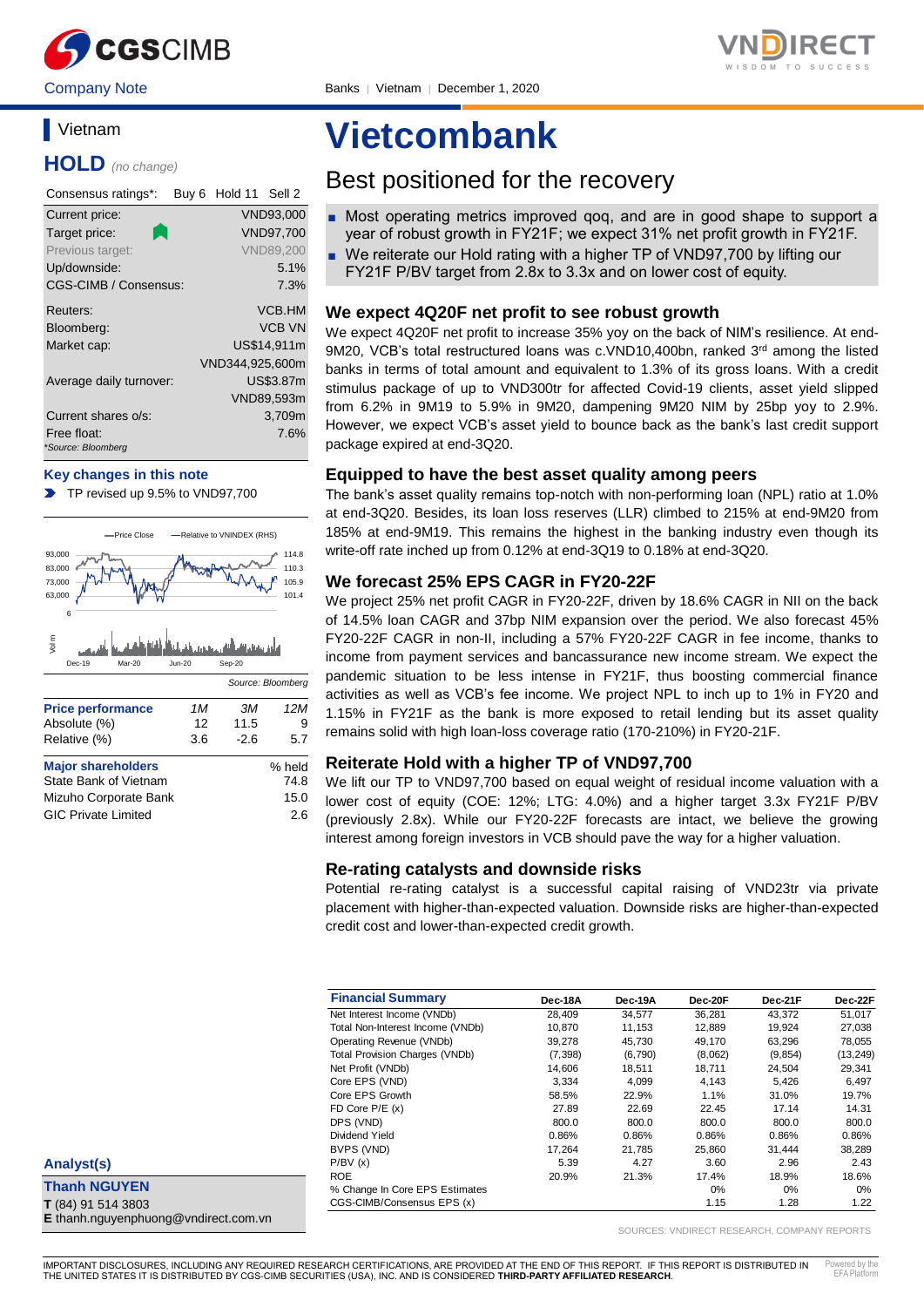



# Best positioned for the recovery

## **Moving into FY21F with confidence**

**18.6% NII CAGR in FY20-22F, driven by a 14.5% FY20-22F loan CAGR and NIM edging up from 2.9% at end-FY20F to 3.3% at end-FY22F**

- VCB's stimulus packages to support pandemic-hit customers pushed NIM down to 2.9% in 9M20 from 3.1% in FY19. However, we expect the Covid-19 pandemic situation to improve due to the availability of vaccines, leading to the recovery of manufacturing and business activities. Hence, VCB should be able to regain interest income of restructured loans, bolstering its asset yield in FY21F. Besides, as competition for CASA becomes fiercer and interest rates are likely to bottom, we project funding costs to remain at 3.1% in FY20-22F. As a result, we forecast VCB's NIM to increase gradually from 2.9% from FY20F to 3.3% in FY22F.
- Besides, VCB's credit balance only expanded 6.5% in 9M20, far lower than the 10% credit growth for FY20F capped by the State Bank of Vietnam (SBV). Thus, we believe that the bank still has ample room for credit expansion in 4Q20 and in FY21-22F.

| (In VND bn, otherwise noted)                      |          | 2018A     | 2019A     | 2020F     | 2021F     | 2022F     |          | CAGR 2016-19 CAGR 2020-22F |
|---------------------------------------------------|----------|-----------|-----------|-----------|-----------|-----------|----------|----------------------------|
| Interest-earning assets (excl. provisions) "IEAs" |          | 1,045,444 | 1,188,731 | 1,298,910 | 1,457,091 | 1,644,965 | 30.9%    | 23.8%                      |
|                                                   | % growth | 3.4%      | 13.7%     | 9.3%      | 12.2%     | 12.9%     |          |                            |
| Gross loans to customers                          |          | 631.867   | 734,707   | 800,831   | 912,947   | 1,049,889 | 16.8%    | 14.5%                      |
|                                                   | % growth | 18.0%     | 16.3%     | 9.0%      | 14.0%     | 15.0%     |          |                            |
| Interbank deposit and loans                       |          | 250,228   | 249,470   | 266,933   | 282,949   | 299,926   | 13.8%    | 6.0%                       |
|                                                   | % growth | 7.4%      | $-0.3%$   | 7.0%      | 6.0%      | 6.0%      |          |                            |
| Securities                                        |          | 152,227   | 169,772   | 191,842   | 216,781   | 244,963   | $-24.8%$ | 13.0%                      |
|                                                   | % growth | 8.9%      | 11.5%     | 13.0%     | 13.0%     | 13.0%     |          |                            |
| Interest-bearing liabilities "IBLs"               |          | 990.625   | 1,115,838 | 1,214,212 | 1,343,586 | 1.499.839 | 15.3%    | 11.1%                      |
|                                                   | % growth | 2.6%      | 12.6%     | 8.8%      | 10.7%     | 11.6%     |          |                            |
| Customer deposit                                  |          | 801,929   | 928,451   | 1,021,296 | 1,143,851 | 1,292,552 | 16.3%    | 12.5%                      |
|                                                   | % growth | 13.2%     | 15.8%     | 10.0%     | 12.0%     | 13.0%     |          |                            |
| CDs and valuable papers                           |          | 21,461    | 21,384    | 21,384    | 22,453    | 24,025    | 27.6%    | 6.0%                       |
|                                                   | % growth | 17.8%     | $-0.4%$   | 0.0%      | 5.0%      | 7.0%      |          |                            |
| Deposit and loan from other banks                 |          | 76,524    | 73,617    | 77,298    | 81,163    | 85,221    | 0.6%     | 5.0%                       |
|                                                   | % growth | 14.3%     | $-3.8%$   | 5.0%      | 5.0%      | 5.0%      |          |                            |
| Loan from SBV                                     |          | 90.685    | 92,366    | 94,213    | 96,097    | 98.019    | 19.5%    | 2.0%                       |
| Other funds from gov. and other org.              |          | 26        | 20        | 21        | 21        | 22        |          |                            |

| (In VND bn, otherwise noted)                  | 2018A  | 2019A    | 2020F  | 2021F  | 2022F  | CAGR 2016-19           | <b>CAGR 2020-22F</b>   |
|-----------------------------------------------|--------|----------|--------|--------|--------|------------------------|------------------------|
| Net interest income                           | 28,409 | 34,577   | 36,281 | 43,372 | 51,017 | 23.1%                  | 18.6%                  |
| Net fee income                                | 3,402  | 4,307    | 6,538  | 10,953 | 16,038 | 26.9%                  | 56.6%                  |
| FX & gold trading income                      | 2,266  | 3,378    | 3,716  | 4,088  | 4,496  | 22.2%                  | 10.0%                  |
| Income from trading and investment securities | 1,967  | 398      | 487    | 523    | 563    | 23.0%                  | 12.0%                  |
| Other income                                  | 3,234  | 3,070    | 2,149  | 4,361  | 5,940  | 17.0%                  | 66.3%                  |
| Operating income                              | 39,278 | 45,730   | 49,170 | 63,296 | 78,055 | 22.5%                  | 26.0%                  |
| % growth                                      | 33.6%  | 16.4%    | 7.5%   | 28.7%  | 23.3%  |                        |                        |
| Operating expense                             | 13,611 | 15,818   | 17,701 | 22,787 | 28,100 | 16.7%                  | 26.0%                  |
| % growth                                      | 14.7%  | 16.2%    | 11.9%  | 28.7%  | 23.3%  |                        |                        |
| Pre-provision profit                          | 25,667 | 29,913   | 31,469 | 40,509 | 49,955 | 26.1%                  | 26.0%                  |
| % growth                                      | 46.3%  | 16.5%    | 5.2%   | 28.7%  | 23.3%  |                        |                        |
| Provision expense                             | 7,398  | 6,790    | 8,062  | 9,854  | 13,249 | 2.0%                   | 28.2%                  |
| % growth                                      | 19.4%  | $-8.2\%$ | 18.7%  | 22.2%  | 34.5%  |                        |                        |
| Profit before tax                             | 18,269 | 23,122   | 23,407 | 30,655 | 36,706 | 39.5%                  | 25.2%                  |
| % growth                                      | 61.1%  | 26.6%    | 1.2%   | 31.0%  | 19.7%  |                        |                        |
| Profit after tax and minority interest        | 14,606 | 18,511   | 18,711 | 24,504 | 29,341 | 39.4%                  | 25.2%                  |
| % growth                                      | 60.7%  | 26.7%    | 1.1%   | 31.0%  | 19.7%  |                        |                        |
|                                               |        |          |        |        |        | SOURCES: VND RESEARCH, | <b>COMPANY REPORTS</b> |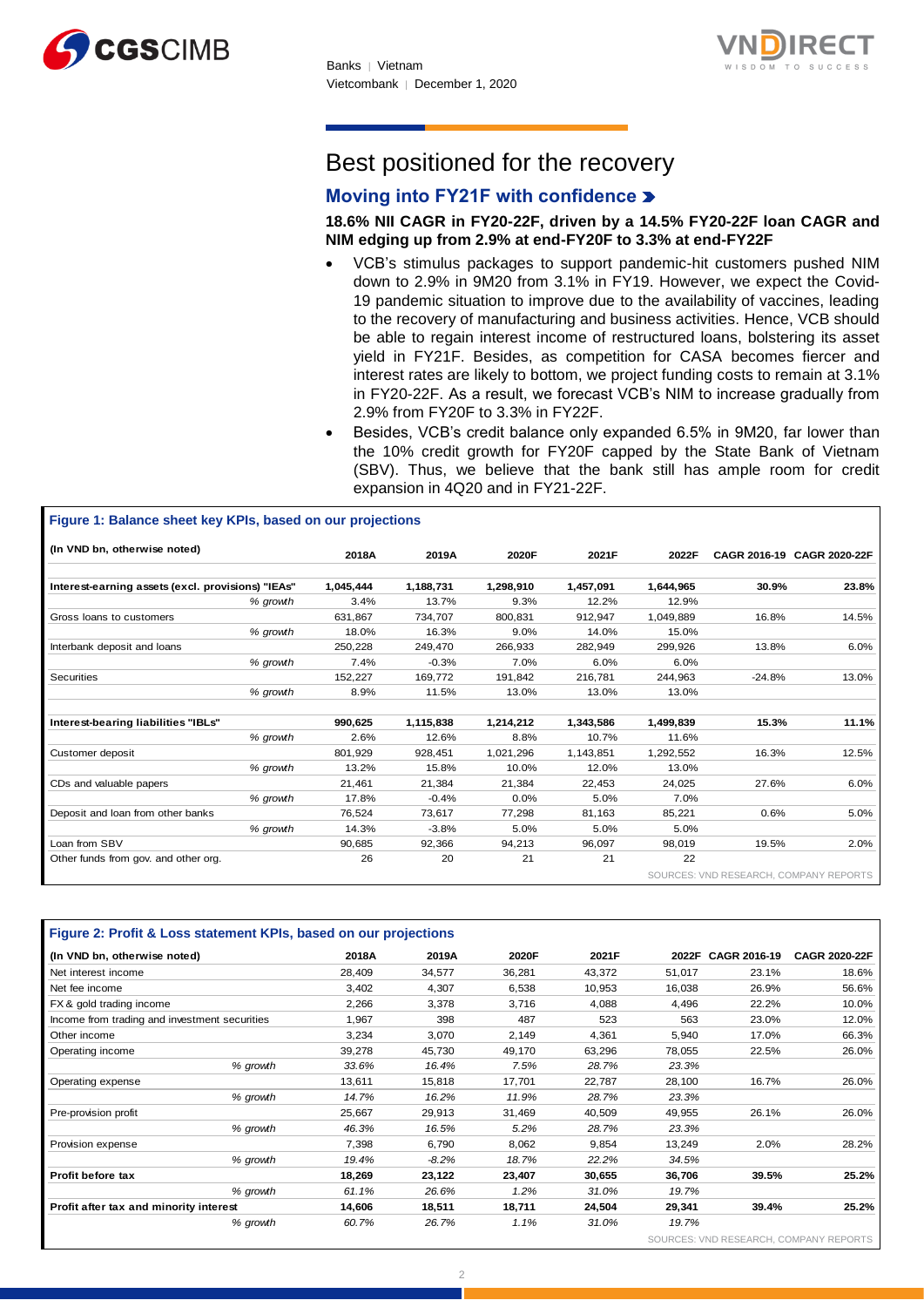



**26% opex CAGR in FY20-22F, which would keep VCB's CIR at 36% in FY20- 22F.** In the upcoming years, VCB will continue to invest in ongoing and new IT projects, such as revamping its mobile banking app and developing digital cards. Therefore, we project cost to income ratio (CIR) to inch up from the current level of 35% to 36% in FY20-22F.

**We forecast VCB's net profit to expand by an enviable 25% CAGR in FY20- 22F,** representing deceleration from the heady 39% growth seen in FY16-19. The lower pace reflects the fact that VCB is a state-owned commercial bank (SOCB) that is actively expanding its retail business but still has to strictly follow the SBV's guidance. We expect ROE to be sustained at 21-23% in FY20-22, which would allow the bank to retain its leading position among SOCBs in terms of profitability.

## **Reiterate Hold rating with a higher TP of VND97,700 on upgrading P/BV and reducing risk-free rate**

| <b>Figure 3: Our target price calculation</b> |        |                                                 |                                             |
|-----------------------------------------------|--------|-------------------------------------------------|---------------------------------------------|
| Approach                                      | Weight | Fair value (VND/share) Contribution (VND/share) |                                             |
| Residual income                               | 50%    | 91,680                                          | 45,840                                      |
| P/BV multiple (at 3.3x FY21F BVPS)            | 50%    | 103.767                                         | 51,883                                      |
| Target price (VND/share)                      |        |                                                 | 97,723                                      |
| Target price (VND/share, rounded)             |        |                                                 | 97,700                                      |
|                                               |        |                                                 | SOURCES: VNDIRECT RESEARCH, COMPANY REPORTS |

| <b>Figure 4: Valuation - Residual income</b> |         |       |       |                                             |       |  |  |  |  |  |
|----------------------------------------------|---------|-------|-------|---------------------------------------------|-------|--|--|--|--|--|
| <b>General assumptions</b>                   | 2020F   | 2021F | 2022F | 2023F                                       | 2024F |  |  |  |  |  |
| Risk free rate (5-year VGB yield)            | 3.0%    | 3.0%  | 3.0%  | $3.0\%$                                     | 3.0%  |  |  |  |  |  |
| Equity risk premium                          | 10.0%   | 10.0% | 10.0% | 10.0%                                       | 10.0% |  |  |  |  |  |
| Beta (1 yr)                                  | 0.9     | 0.9   | 0.9   | 0.9                                         | 0.9   |  |  |  |  |  |
| Cost of equity                               | 12.0%   | 12.0% | 12.0% | 12.0%                                       | 12.0% |  |  |  |  |  |
| Long-term growth rate                        |         |       |       |                                             | 4.0%  |  |  |  |  |  |
|                                              |         |       |       |                                             |       |  |  |  |  |  |
| (in VND bn, otherwise noted)                 |         |       |       |                                             |       |  |  |  |  |  |
| Opening shareholders' equity                 | 80,800  |       |       |                                             |       |  |  |  |  |  |
| PV of residual income (5 years)              | 47,052  |       |       |                                             |       |  |  |  |  |  |
| PV of terminal value                         | 212,179 |       |       |                                             |       |  |  |  |  |  |
| Implied Equity value                         | 340.030 |       |       |                                             |       |  |  |  |  |  |
| No. of o/s shares (m shares)                 | 3,709   |       |       |                                             |       |  |  |  |  |  |
| Implied value per share (VND/share)          | 91,680  |       |       |                                             |       |  |  |  |  |  |
|                                              |         |       |       | SOURCES: VNDIRECT RESEARCH, COMPANY REPORTS |       |  |  |  |  |  |

For peer comparison, we choose regional banks with similar earnings growth outlook, profitability and financial metrics as VCB. At the current share price, VCB is trading at 3.0x FY21F P/BV, a premium of 76% to the regional peers' average FY21F P/BV. We upgrade our target P/BV from 2.8x to 3.3x, which is VCB's 5-year average historical P/BV on FY21F book value per share as we believe the growing interest among foreign investors on this country leading bank will pave the way for a higher valuation.

VCB is currently trading below +2 standard deviation of its 5-year mean P/BV. It has traded at a premium vs. other local banks since its listing, given its industryleading business advantages and financial performance as well as its limited free float. We also decrease our COE from 13% to 12% to reflect lower government bond yields. As a result, our target price is increased to VND97,700 (previously VND89,200), still based on equal weighting of residual income valuation (COE: 12%; LTG: 4%) and 3.3x FY21F P/BV.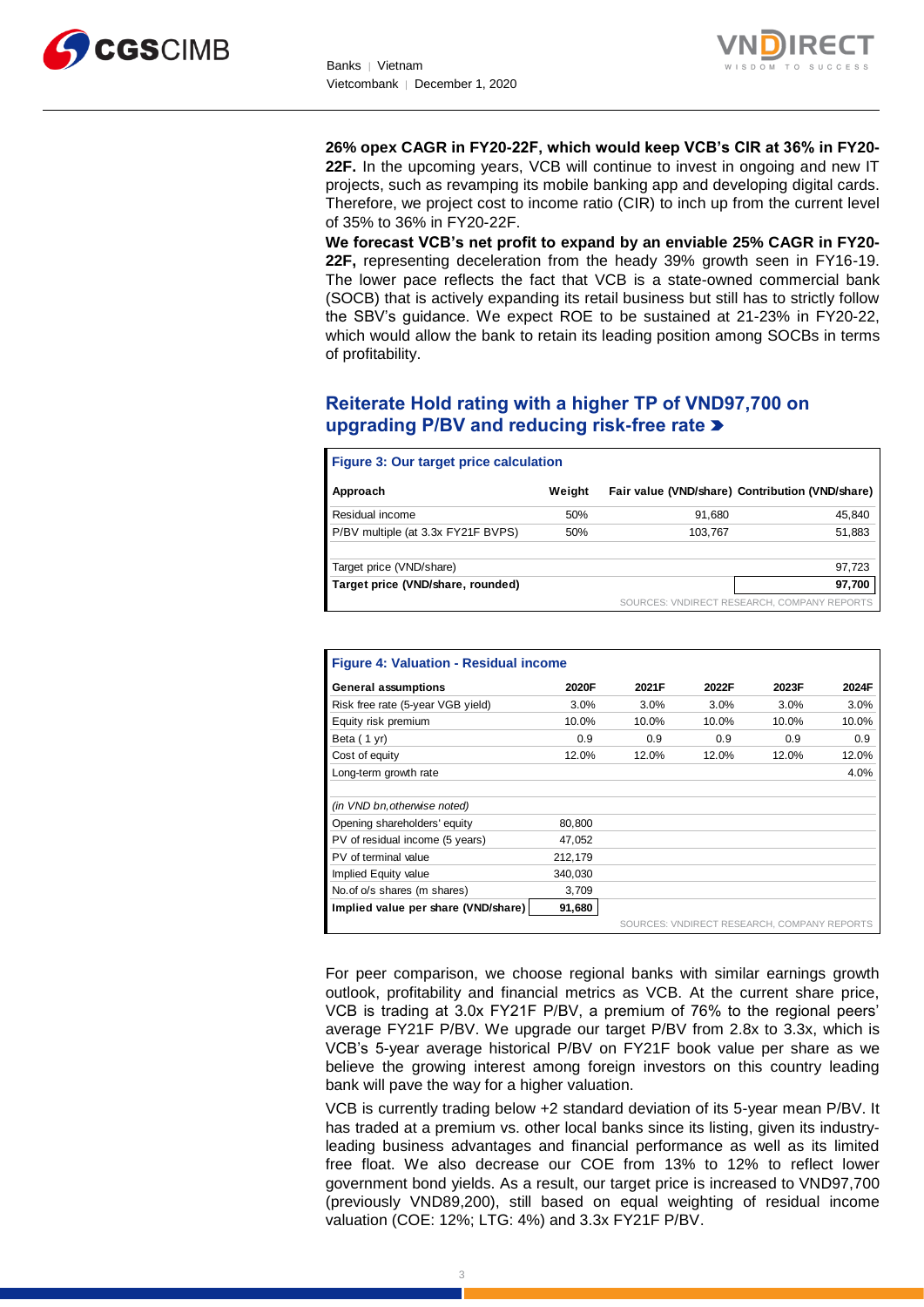





| Figure 6: Regional peer comparison   |                         |               |                  |                             |            |         |       |        |       |                                                          |                |       |
|--------------------------------------|-------------------------|---------------|------------------|-----------------------------|------------|---------|-------|--------|-------|----------------------------------------------------------|----------------|-------|
| <b>Banks</b>                         | <b>Bloomberg Recomm</b> | Code endation | Closing<br>price | Target<br>price             | Market cap | P/BV(x) |       | P/E(x) |       | $3 - yr$<br>Forward<br><b>EPS CAGR</b>                   | <b>ROE (%)</b> |       |
|                                      |                         |               |                  | (local curr.) (local curr.) | (US\$m)    | FY20F   | FY21F | FY20F  | FY21F | %                                                        | FY20F          | FY21F |
| <b>Bank Central Asia</b>             | <b>BBCA IJ</b>          | <b>ADD</b>    | 31,925           | 38,300                      | 55,823     | 4.5     | 3.9   | 33.2   | 25.6  | 10.0%                                                    | 13.5%          | 16.3% |
| Bank Rakyat Indonesia                | <b>BBRIU</b>            | <b>ADD</b>    | 4,270            | 4,900                       | 37,354     | 2.8     | 2.5   | 25.7   | 16.3  | 6.5%                                                     | 10.4%          | 16.3% |
| Public Bank Bhd                      | PBK MK                  | <b>ADD</b>    | 19               | 19                          | 17,750     | 1.6     | 1.5   | 16.4   | 14.6  | 0.4%                                                     | 9.8%           | 10.3% |
| Bank Mandiri                         | <b>BMRI IJ</b>          | <b>ADD</b>    | 6,650            | 7,400                       | 22,009     | 1.6     | 1.5   | 18.2   | 11.3  | 8.4%                                                     | 8.7%           | 14.0% |
| Techcombank                          | TCB VN                  | <b>ADD</b>    | 24,100           | 29,300                      | 3,581      | 1.1     | 1.0   | 7.7    | 6.5   | 13.6%                                                    | 16.1%          | 16.0% |
| Vietnam Prosperity JSC Bank          | VPB VN                  | <b>ADD</b>    | 26,800           | 28,000                      | 2,841      | 1.3     | 1.0   | 6.8    | 5.9   | 17.8%                                                    | 20.7%          | 19.5% |
| Military Commercial Joint Stock Bank | MBB VN                  | <b>ADD</b>    | 20,350           | 22,900                      | 2,394      | 1.1     | 1.0   | 6.4    | 5.6   | 13.3%                                                    | 20.0%          | 18.9% |
| Asia Commercial Joint Stock Bank     | ACB VN                  | <b>ADD</b>    | 27,200           | 32,400                      | 2,538      | 1.7     | 1.4   | 8.0    | 6.8   | 7.1%                                                     | 20.8%          | 22.3% |
| A verage                             |                         |               |                  |                             |            | 2.0     | 1.7   | 15.3   | 11.6  | 9.6%                                                     | 15.0%          | 16.7% |
| Vietcombank                          | <b>VCB VN</b>           | <b>HOLD</b>   | 93,000           | 97,700                      | 13,863     | 3.6     | 3.0   | 15.3   | 11.6  | 23.2%                                                    | 21.2%          | 22.7% |
|                                      |                         |               |                  |                             |            |         |       |        |       | SOURCES: CGS-CIMB RESEARCH, VNDIRECT RESEARCH, BLOOMBERG |                |       |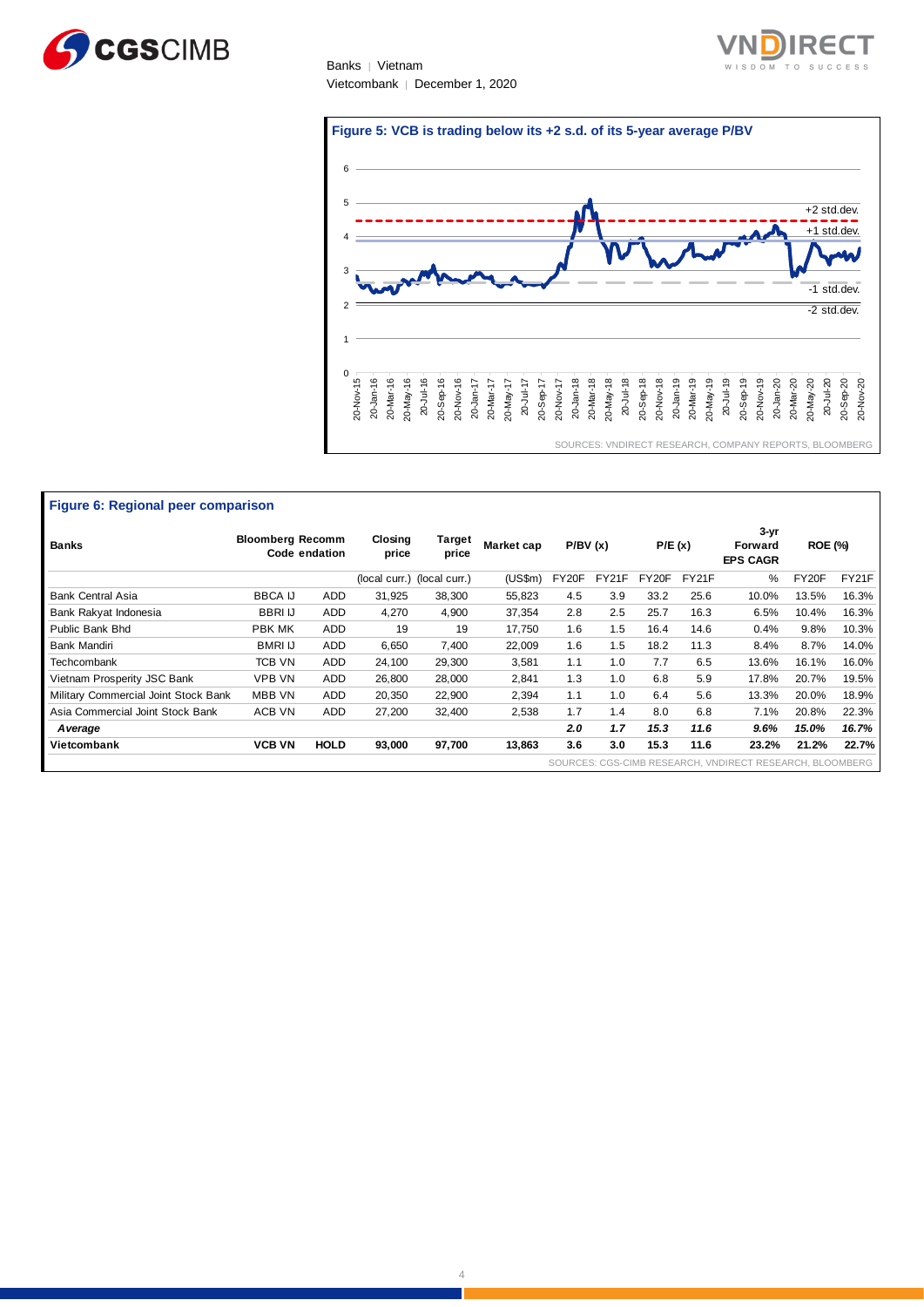



## **BY THE NUMBERS**



## **Profit & Loss**

| (VNDb)                                   | Dec-18A   | Dec-19A   | Dec-20F   | Dec-21F   | Dec-22F      |
|------------------------------------------|-----------|-----------|-----------|-----------|--------------|
| Net Interest Income                      | 28,409    | 34,577    | 36,281    | 43,372    | 51,017       |
| <b>Total Non-Interest Income</b>         | 10,870    | 11,153    | 12,889    | 19,924    | 27,038       |
| <b>Operating Revenue</b>                 | 39,278    | 45,730    | 49,170    | 63,296    | 78,055       |
| <b>Total Non-Interest Expenses</b>       | (13, 611) | (15, 818) | (17, 701) | (22, 787) | (28, 100)    |
| <b>Pre-provision Operating Profit</b>    | 25,667    | 29,913    | 31,469    | 40,509    | 49,955       |
| <b>Total Provision Charges</b>           | (7, 398)  | (6,790)   | (8,062)   | (9, 854)  | (13, 249)    |
| <b>Operating Profit After Provisions</b> | 18,269    | 23,122    | 23,407    | 30,655    | 36,706       |
| Pretax Income/(Loss) from Assoc.         | $\Omega$  | $\Omega$  | $\Omega$  | $\Omega$  | <sup>0</sup> |
| <b>Operating EBIT (incl Associates)</b>  | 18,269    | 23,122    | 23,407    | 30,655    | 36,706       |
| Non-Operating Income/(Expense)           | $\Omega$  | $\Omega$  | $\Omega$  | U         | <sup>n</sup> |
| Profit Before Tax (pre-El)               | 18,269    | 23,122    | 23,407    | 30,655    | 36,706       |
| <b>Exceptional Items</b>                 |           |           |           |           |              |
| Pre-tax Profit                           | 18,269    | 23,122    | 23,407    | 30,655    | 36,706       |
| Taxation                                 | (3,647)   | (4,596)   | (4,681)   | (6, 131)  | (7, 341)     |
| Consolidation Adjustments & Others       |           |           |           |           |              |
| Exceptional Income - post-tax            |           |           |           |           |              |
| <b>Profit After Tax</b>                  | 14,622    | 18,526    | 18,726    | 24,524    | 29,365       |
| Minority Interests                       | (16)      | (15)      | (15)      | (20)      | (24)         |
| Pref. & Special Div                      | $\Omega$  | $\Omega$  | $\Omega$  | $\Omega$  | $\Omega$     |
| FX And Other Adj.                        | $\Omega$  | 0         | 0         | $\Omega$  | $\Omega$     |
| <b>Net Profit</b>                        | 14,606    | 18,511    | 18,711    | 24,504    | 29,341       |
| Recurring Net Profit                     | 11,995    | 15,203    | 15,367    | 20,125    | 24,097       |

#### **Balance Sheet Employment**

|                                  | Dec-18A | Dec-19A | Dec-20F | Dec-21F | Dec-22F |
|----------------------------------|---------|---------|---------|---------|---------|
| Gross Loans/Cust Deposits        | 78.8%   | 79.1%   | 78.4%   | 79.8%   | 81.2%   |
| Avg Loans/Avg Deposits           | 77.8%   | 79.0%   | 78.8%   | 79.2%   | 80.6%   |
| Avg Liquid Assets/Avg Assets     | 42.8%   | 38.9%   | 38.3%   | 37.9%   | 36.9%   |
| Avg Liquid Assets/Avg IEAs       | 43.9%   | 40.0%   | 39.4%   | 38.9%   | 37.7%   |
| Net Cust Loans/Assets            | 57.9%   | 59.2%   | 59.1%   | 60.2%   | 61.5%   |
| Net Cust Loans/Broad Deposits    | 69.1%   | 70.8%   | 70.3%   | 71.9%   | 73.4%   |
| Equity & Provns/Gross Cust Loans | 11.5%   | 12.4%   | 13.6%   | 14.5%   | 15.5%   |
| Asset Risk Weighting             | 67.8%   | 72.9%   | 82.2%   | 83.3%   | 85.2%   |
| Provision Charge/Avg Cust Loans  | 1.26%   | 0.99%   | 1.05%   | 1.15%   | 1.35%   |
| Provision Charge/Avg Assets      | 0.70%   | 0.59%   | 0.63%   | 0.70%   | 0.84%   |
| Total Write Offs/Average Assets  | 0.49%   | 0.58%   | 0.42%   | 0.49%   | 0.56%   |

SOURCES: VNDIRECT RESEARCH, COMPANY REPORTS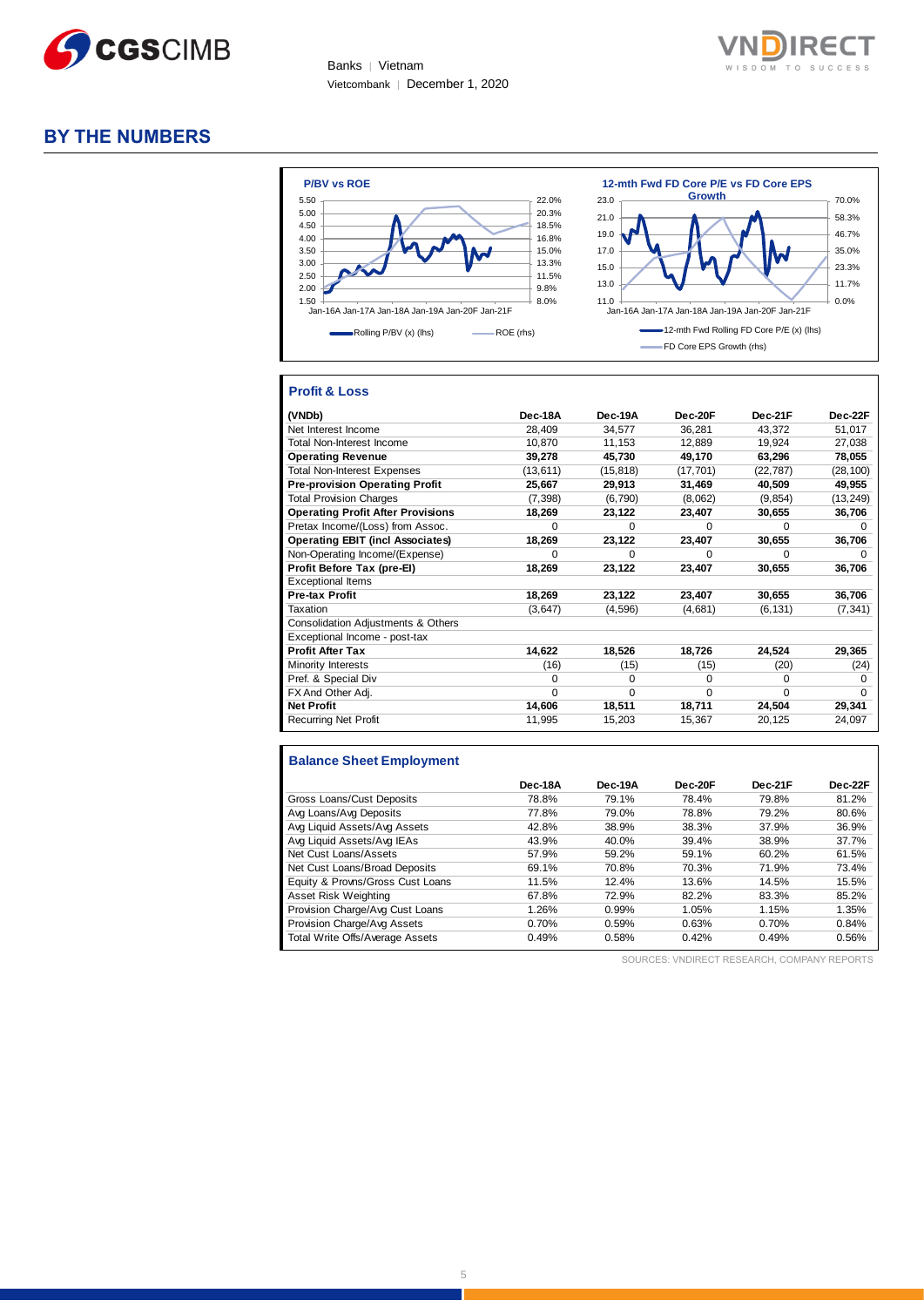



## **BY THE NUMBERS… cont'd**

| <b>Balance Sheet</b>                          |           |           |           |           |           |
|-----------------------------------------------|-----------|-----------|-----------|-----------|-----------|
| (VNDb)                                        | Dec-18A   | Dec-19A   | Dec-20F   | Dec-21F   | Dec-22F   |
| <b>Total Gross Loans</b>                      | 882.095   | 984.177   | 1,067,764 | 1,195,896 | 1,349,815 |
| Liquid Assets & Invst. (Current)              | 163.073   | 204.113   | 230.643   | 260.626   | 294.508   |
| Other Int. Earning Assets                     |           |           |           |           |           |
| <b>Total Gross Int. Earning Assets</b>        | 1,045,168 | 1,188,290 | 1,298,406 | 1,456,522 | 1,644,323 |
| Total Provisions/Loan Loss Reserve            | (10.294)  | (10.417)  | (13.104)  | (16.103)  | (20, 519) |
| <b>Total Net Interest Earning Assets</b>      | 1,034,874 | 1,177,874 | 1,285,302 | 1,440,419 | 1,623,803 |
| Intangible Assets                             | 2.068     | 2.261     | 2.347     | 2.436     | 2,529     |
| Other Non-Interest Earning Assets             | 24,292    | 28.806    | 29.903    | 31,041    | 32.223    |
| <b>Total Non-Interest Earning Assets</b>      | 26,360    | 31,067    | 32,250    | 33,477    | 34,752    |
| <b>Cash And Marketable Securities</b>         | 12,792    | 13,778    | 14,303    | 14,847    | 15,413    |
| Long-term Investments                         | 0         | $\Omega$  | $\Omega$  | $\Omega$  | 0         |
| <b>Total Assets</b>                           | 1,074,027 | 1,222,719 | 1,331,855 | 1,488,744 | 1,673,968 |
| <b>Customer Interest-Bearing Liabilities</b>  | 823.390   | 949.835   | 1.042.680 | 1,166,305 | 1,316,577 |
| <b>Bank Deposits</b>                          | 76,524    | 73,617    | 77,298    | 81,163    | 85,221    |
| Interest Bearing Liabilities: Others          | 90.711    | 92.386    | 94.234    | 96,119    | 98,041    |
| <b>Total Interest-Bearing Liabilities</b>     | 990,625   | 1,115,838 | 1,214,212 | 1,343,586 | 1,499,839 |
| Bank's Liabilities Under Acceptances          |           |           |           |           |           |
| <b>Total Non-Interest Bearing Liabilities</b> | 21,222    | 25.998    | 21.647    | 28,451    | 32,037    |
| <b>Total Liabilities</b>                      | 1,011,847 | 1,141,836 | 1,235,859 | 1,372,037 | 1,531,876 |
| <b>Shareholders' Equity</b>                   | 62,110    | 80.800    | 95.912    | 116.624   | 142,008   |
| Minority Interests                            | (69)      | (83)      | (83)      | (83)      | (83)      |
| <b>Total Equity</b>                           | 62,041    | 80.716    | 95.829    | 116.540   | 141.925   |

## **Key Ratios**

|                                          | Dec-18A | Dec-19A | Dec-20F | Dec-21F | Dec-22F |
|------------------------------------------|---------|---------|---------|---------|---------|
| Total Income Growth                      | 33.6%   | 16.4%   | 7.5%    | 28.7%   | 23.3%   |
| <b>Operating Profit Growth</b>           | 46.3%   | 16.5%   | 5.2%    | 28.7%   | 23.3%   |
| <b>Pretax Profit Growth</b>              | 61.1%   | 26.6%   | 1.2%    | 31.0%   | 19.7%   |
| Net Interest To Total Income             | 72.3%   | 75.6%   | 73.8%   | 68.5%   | 65.4%   |
| Cost Of Funds                            | 2.81%   | 3.15%   | 3.05%   | 3.07%   | 3.10%   |
| Return On Interest Earning Assets        | 5.44%   | 6.06%   | 5.78%   | 6.00%   | 6.14%   |
| Net Interest Spread                      | 2.63%   | 2.92%   | 2.73%   | 2.93%   | 3.03%   |
| Net Interest Margin (Avg Deposits)       | 3.76%   | 4.00%   | 3.72%   | 4.01%   | 4.19%   |
| Net Interest Margin (Avg RWA)            | 4.24%   | 4.27%   | 3.65%   | 3.72%   | 3.83%   |
| Provisions to Pre Prov. Operating Profit | 28.8%   | 22.7%   | 25.6%   | 24.3%   | 26.5%   |
| Interest Return On Average Assets        | 2.69%   | 3.01%   | 2.84%   | 3.08%   | 3.23%   |
| <b>Effective Tax Rate</b>                | 20.0%   | 19.9%   | 20.0%   | 20.0%   | 20.0%   |
| Net Dividend Payout Ratio                | 20.3%   | 16.0%   | 15.9%   | 12.1%   | 10.1%   |
| Return On Average Assets                 | 1.38%   | 1.61%   | 1.46%   | 1.74%   | 1.86%   |

## **Key Drivers**

|                                | Dec-18A | Dec-19A | Dec-20F | Dec-21F | Dec-22F |
|--------------------------------|---------|---------|---------|---------|---------|
| Loan Growth (%)                | 16.3%   | 16.3%   | 9.0%    | 14.0%   | 15.0%   |
| Net Interest Margin (%)        | 2.8%    | 3.1%    | 2.9%    | 3.1%    | 3.3%    |
| Non Interest Income Growth (%) | 45.5%   | 2.6%    | 15.6%   | 54.6%   | 35.7%   |
| Cost-income Ratio (%)          | 34.7%   | 34.6%   | 36.0%   | 36.0%   | 36.0%   |
| Net NPL Ratio (%)              | $-3.9%$ | $-4.3%$ | $-4.9%$ | $-5.1%$ | $-5.4%$ |
| Loan Loss Reserve (%)          | 165.4%  | 179.5%  | 216.6%  | 173.4%  | 169.7%  |
| GP Ratio (%)                   | 0.8%    | 0.7%    | 0.8%    | 0.9%    | 1.0%    |
| Tier 1 Ratio (%)               | 8.2%    | 8.0%    | 7.9%    | 8.6%    | 9.2%    |
| Total CAR (%)                  | 10.2%   | 9.7%    | 9.4%    | 10.1%   | 10.7%   |
| Deposit Growth (%)             | 13.2%   | 15.8%   | 10.0%   | 12.0%   | 13.0%   |
| Loan-deposit Ratio (%)         | 77.5%   | 78.0%   | 77.1%   | 78.4%   | 79.6%   |
| Gross NPL Ratio (%)            | 1.0%    | 0.8%    | 0.8%    | 1.0%    | 1.2%    |
| Fee Income Growth (%)          | 34.1%   | 26.6%   | 51.8%   | 67.5%   | 46.4%   |

SOURCES: VNDIRECT RESEARCH, COMPANY REPORTS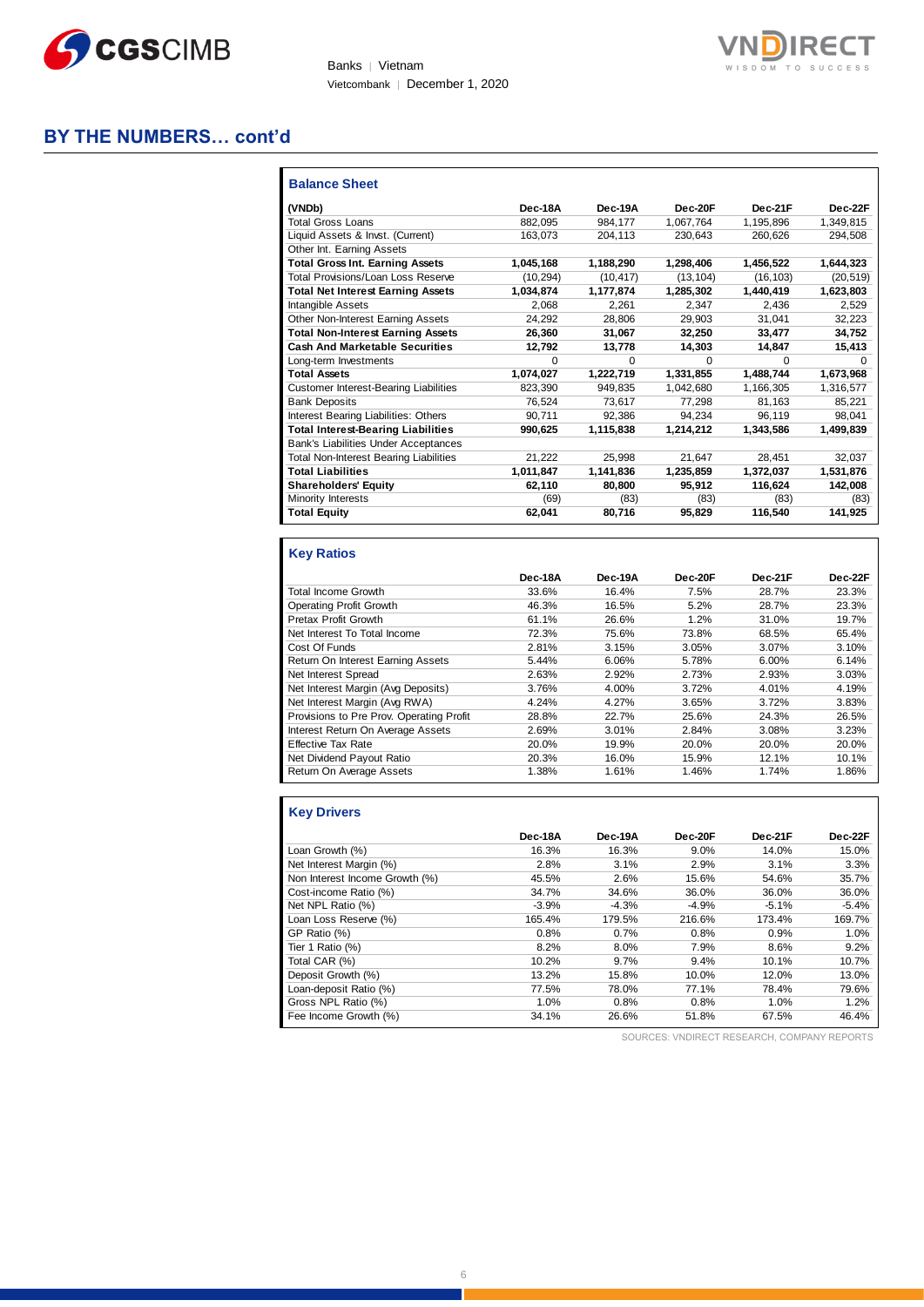



#### **DISCLAIMER**

The content of this report (including the views and opinions expressed therein, and the information comprised therein) has been prepared by and belongs to VNDIRECT Securities Corporation, and is distributed by CGS-CIMB pursuant to an arrangement between VNDIRECT Securities Corporation and CGS-CIMB. VNDIRECT Securities Corporation is not an affiliate of CGS-CIMB.

This report is not directed to, or intended for distribution to or use by, any person or entity who is a citizen or resident of or located in any locality, state, country or other jurisdiction where such distribution, publication, availability or use would be contrary to law or regulation.

By accepting this report, the recipient hereof represents and warrants that he is entitled to receive such report in accordance with the restrictions set forth below and agrees to be bound by the limitations contained herein (including the "Restrictions on Distributions" set out below). Any failure to comply with these limitations may constitute a violation of law. This publication is being supplied to you strictly on the basis that it will remain confidential. No part of this report may be (i) copied, photocopied, duplicated, stored or reproduced in any form by any means or (ii) redistributed or passed on, directly or indirectly, to any other person in whole or in part, for any purpose without the prior written consent of CGS-CIMB.

The information contained in this research report is prepared from data believed to be correct and reliable at the time of issue of this report.

VNDIRECT Securities Corporation may or may not issue regular reports on the subject matter of this report at any frequency and may cease to do so or change the periodicity of reports at any time. Neither VNDIRECT Securities Corporation nor CGS-CIMB is under any obligation to update this report in the event of a material change to the information contained in this report. Neither VNDIRECT Securities Corporation nor CGS-CIMB has any and will accept any, obligation to (i) check or ensure that the contents of this report remain current, reliable or relevant, (ii) ensure that the content of this report constitutes all the information a prospective investor may require, (iii) ensure the adequacy, accuracy, completeness, reliability or fairness of any views, opinions and information, and accordingly, VNDIRECT Securities Corporation, CGS-CIMB and their respective affiliates and related persons including China Galaxy International Financial Holdings Limited ("CGIFHL") and CIMB Group Sdn. Bhd. ("CIMBG") and their respective related corporations (and their respective directors, associates, connected persons and/or employees) shall not be liable in any manner whatsoever for any consequences (including but not limited to any direct, indirect or consequential losses, loss of profits and damages) of any reliance thereon or usage thereof. In particular, VNDIRECT Securities Corporation and CGS-CIMB disclaim all responsibility and liability for the views and opinions set out in this report.

Unless otherwise specified, this report is based upon reasonable sources. Such sources will, unless otherwise specified, for market data, be market data and prices available from the main stock exchange or market where the relevant security is listed, or, where appropriate, any other market. Information on the accounts and business of company(ies) will generally be based on published statements of the company(ies), information disseminated by regulatory information services, other publicly available information and information resulting from our research. Whilst every effort is made to ensure that statements of facts made in this report are accurate, all estimates, projections, forecasts, expressions of opinion and other subjective judgments contained in this report are based on assumptions considered to be reasonable as of the date of the document in which they are contained and must not be construed as a representation that the matters referred to therein will occur. Past performance is not a reliable indicator of future performance. The value of investments may go down as well as up and those investing may, depending on the investments in question, lose more than the initial investment. No report shall constitute an offer or an invitation by or on behalf of CGS-CIMB or VNDIRECT Securities Corporation, or their respective affiliates (including CGIFHL, CIMBG and their respective related corporations) to any person to buy or sell any investments.

CGS-CIMB and/or VNDIRECT Securities Corporation and/or their respective affiliates and related corporations (including CGIFHL, CIMBG and their respective related corporations), their respective directors, associates, connected parties and/or employees may own or have positions in securities of the company(ies) covered in this research report or any securities related thereto and may from time to time add to or dispose of, or may be materially interested in, any such securities. Further, CGS-CIMB and/or VNDIRECT Securities Corporation, and/or their respective affiliates and their respective related corporations (including CGIFHL, CIMBG and their respective related corporations) do and seek to do business with the company(ies) covered in this research report and may from time to time act as market maker or have assumed an underwriting commitment in securities of such company(ies), may sell them to or buy them from customers on a principal basis and may also perform or seek to perform significant investment banking, advisory, underwriting or placement services for or relating to such company(ies) as well as solicit such investment, advisory or other services from any entity mentioned in this report.

CGS-CIMBand/or VNDIRECT Securities Corporation and/or their respective affiliates (including CGIFHL, CIMBG and their respective related corporations) may enter into an agreement with the company(ies) covered in this report relating to the production of research reports. CGS-CIMB and/or VNDIRECT Securities Corporation may disclose the contents of this report to the company(ies) covered by it and may have amended the contents of this report following such disclosure.

The analyst responsible for the production of this report hereby certifies that the views expressed herein accurately and exclusively reflect his or her personal views and opinions about any and all of the issuers or securities analysed in this report and were prepared independently and autonomously. No part of the compensation of the analyst(s) was, is, or will be directly or indirectly related to the inclusion of specific recommendations(s) or view(s) in this report. The analyst(s) who prepared this research report is prohibited from receiving any compensation, incentive or bonus based on specific investment banking transactions or for providing a specific recommendation for, or view of, a particular company. Information barriers and other arrangements may be established where necessary to prevent conflicts of interests arising. However, the analyst(s) may receive compensation that is based on his/their coverage of company(ies) in the performance of his/their duties or the performance of his/their recommendations and the research personnel involved in the preparation of this report may also participate in the solicitation of the businesses as described above. In reviewing this research report, an investor should be aware that any or all of the foregoing, among other things, may give rise to real or potential conflicts of interest. Additional information is, subject to the duties of confidentiality, available on request.

The term "VNDIRECT Securities Corporation" shall, unless the context otherwise requires, mean VNDIRECT Securities Corporation and its affiliates, subsidiaries and related companies. The term "CGS-CIMB" shall denote, where appropriate, the relevant entity distributing or disseminating the report in the particular jurisdiction referenced below, or, in every other case except as otherwise stated herein, CGS-CIMB Securities International Pte. Ltd. and its affiliates, subsidiaries and related corporations.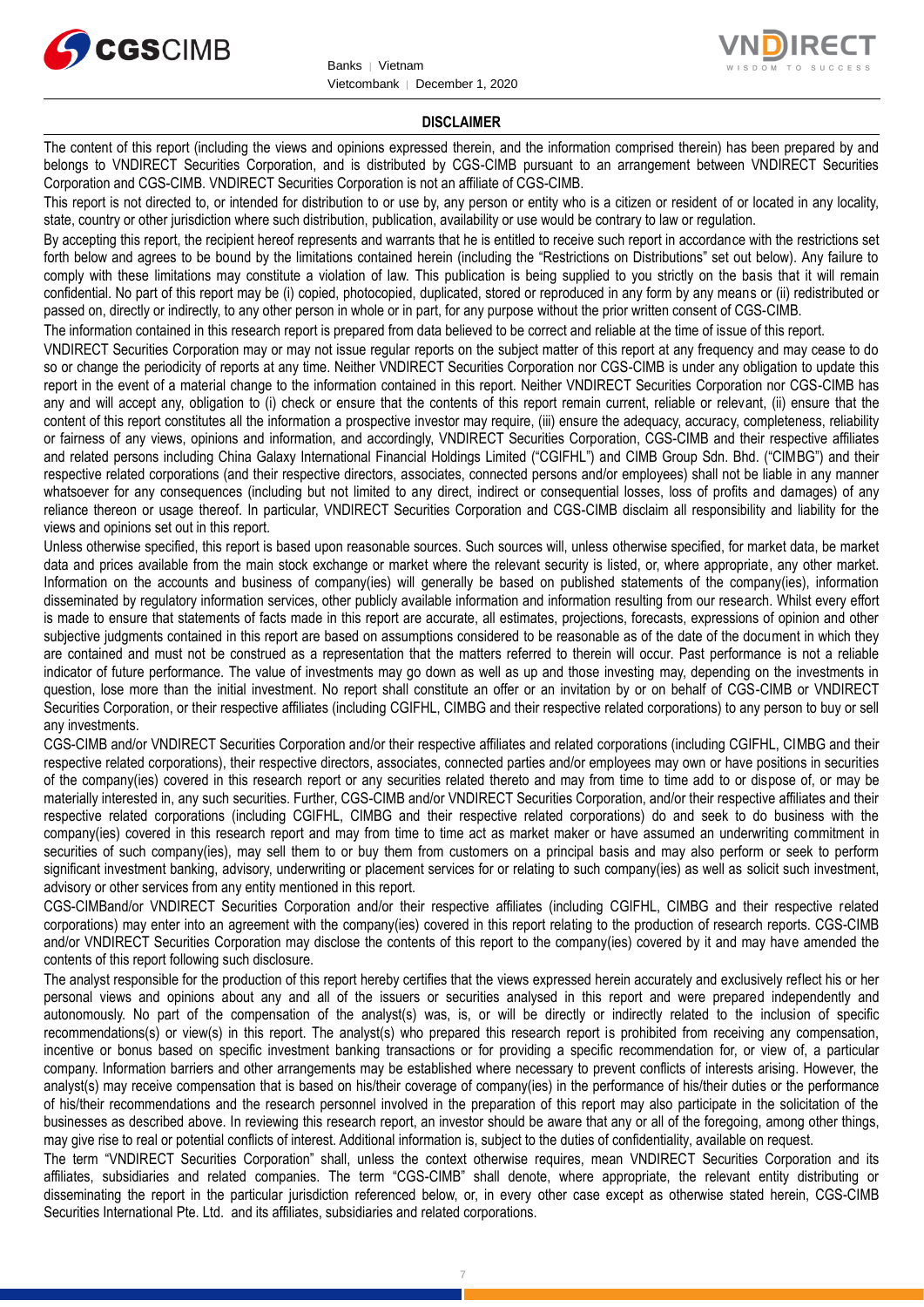



| Country     | <b>CGS-CIMB Entity</b>                                                            | <b>Regulated by</b>                                             |
|-------------|-----------------------------------------------------------------------------------|-----------------------------------------------------------------|
| Hong Kong   | CGS-CIMB Securities (Hong Kong) Limited                                           | Securities and Futures Commission Hong Kong                     |
| India       | CGS-CIMB Securities (India) Private Limited                                       | Securities and Exchange Board of India (SEBI)                   |
| Indonesia   | PT CGS-CIMB Sekuritas Indonesia                                                   | Financial Services Authority of Indonesia                       |
| Malaysia    | CGS-CIMB Securities Sdn. Bhd. (formerly known<br>as Jupiter Securities Sdn. Bhd.) | Securities Commission Malaysia                                  |
| Singapore   | CGS-CIMB Research Pte. Ltd.                                                       | Monetary Authority of Singapore                                 |
| South Korea | CGS-CIMB Securities (Hong Kong) Limited,<br>Korea Branch                          | Financial Services Commission and Financial Supervisory Service |
| Thailand    | CGS-CIMB Securities (Thailand) Co. Ltd.                                           | Securities and Exchange Commission Thailand                     |

(i) As of November 30, 2020 VNDIRECT Securities Corporation has a proprietary position in the securities (which may include but not be limited to shares, warrants, call warrants and/or any other derivatives) in the following company or companies covered or recommended in this report:  $(a)$  -

(ii) As of December 1, 2020, the analyst(s) who prepared this report, and the associate(s), has / have an interest in the securities (which may include but not be limited to shares, warrants, call warrants and/or any other derivatives) in the following company or companies covered or recommended in this report:

(a) -

This report does not purport to contain all the information that a prospective investor may require. CGS-CIMB, VNDIRECT Securities Corporation and their respective affiliates (including CGIFHL, CIMBG and their related corporations) do not make any guarantee, representation or warranty, express or implied, as to the adequacy, accuracy, completeness, reliability or fairness of any such information and opinion contained in this report. None of CGS-CIMB, VNDIRECT Securities Corporation and their respective affiliates and related persons (including CGIFHL, CIMBG and their related corporations) shall be liable in any manner whatsoever for any consequences (including but not limited to any direct, indirect or consequential losses, loss of profits and damages) of any reliance thereon or usage thereof.

This report is general in nature and has been prepared for information purposes only. It is intended for circulation amongst CGS-CIMB's and its affiliates' (including CGIFHL's, CIMBG's and their respective related corporations') clients generally and does not have regard to the specific investment objectives, financial situation and the particular needs of any specific person who may receive this report. The information and opinions in this report are not and should not be construed or considered as an offer, recommendation or solicitation to buy or sell the subject securities, related investments or other financial instruments or any derivative instrument, or any rights pertaining thereto.

Investors are advised to make their own independent evaluation of the information contained in this research report, consider their own individual investment objectives, financial situation and particular needs and consult their own professional and financial advisers as to the legal, business, financial, tax and other aspects before participating in any transaction in respect of the securities of company(ies) covered in this research report. The securities of such company(ies) may not be eligible for sale in all jurisdictions or to all categories of investors.

## Restrictions on Distributions

**Australia:** Despite anything in this report to the contrary, this research is issued by VNDIRECT Securities Corporation and provided in Australia by CGS-CIMB Securities (Singapore) Pte. Ltd. and CGS-CIMB Securities (Hong Kong) Limited. This research is only available in Australia to persons who are "wholesale clients" (within the meaning of the Corporations Act 2001 (Cth) and is supplied solely for the use of such wholesale clients and shall not be distributed or passed on to any other person. You represent and warrant that if you are in Australia, you are a "wholesale client". This research is of a general nature only and has been prepared without taking into account the objectives, financial situation or needs of the individual recipient. CGS-CIMB Securities (Singapore) Pte. Ltd. and CGS-CIMB Securities (Hong Kong) Limited do not hold, and are not required to hold an Australian financial services license. CGS-CIMB Securities (Singapore) Pte. Ltd. and CGS-CIMB Securities (Hong Kong) Limited rely on "passporting" exemptions for entities appropriately licensed by the Monetary Authority of Singapore (under ASIC Class Order 03/1102) and the Securities and Futures Commission in Hong Kong (under ASIC Class Order 03/1103).

**Canada:** This research report has not been prepared in accordance with the disclosure requirements of Dealer Member Rule 3400 – Research Restrictions and Disclosure Requirements of the Investment Industry Regulatory Organization of Canada. For any research report distributed by CIBC, further disclosures related to CIBC conflicts of interest can be found at https://researchcentral.cibcwm.com.

**China:** For the purpose of this report, the People's Republic of China ("PRC") does not include the Hong Kong Special Administrative Region, the Macau Special Administrative Region or Taiwan. The distributor of this report has not been approved or licensed by the China Securities Regulatory Commission or any other relevant regulatory authority or governmental agency in the PRC. This report contains only marketing information. The distribution of this report is not an offer to buy or sell to any person within or outside PRC or a solicitation to any person within or outside of PRC to buy or sell any instruments described herein. This report is being issued outside the PRC to a limited number of institutional investors and may not be provided to any person other than the original recipient and may not be reproduced or used for any other purpose.

**France:** Only qualified investors within the meaning of French law shall have access to this report. This report shall not be considered as an offer to subscribe to, or used in connection with, any offer for subscription or sale or marketing or direct or indirect distribution of financial instruments and it is not intended as a solicitation for the purchase of any financial instrument.

**Germany:** This report is only directed at persons who are professional investors as defined in sec 31a(2) of the German Securities Trading Act (WpHG). This publication constitutes research of a non-binding nature on the market situation and the investment instruments cited here at the time of the publication of the information.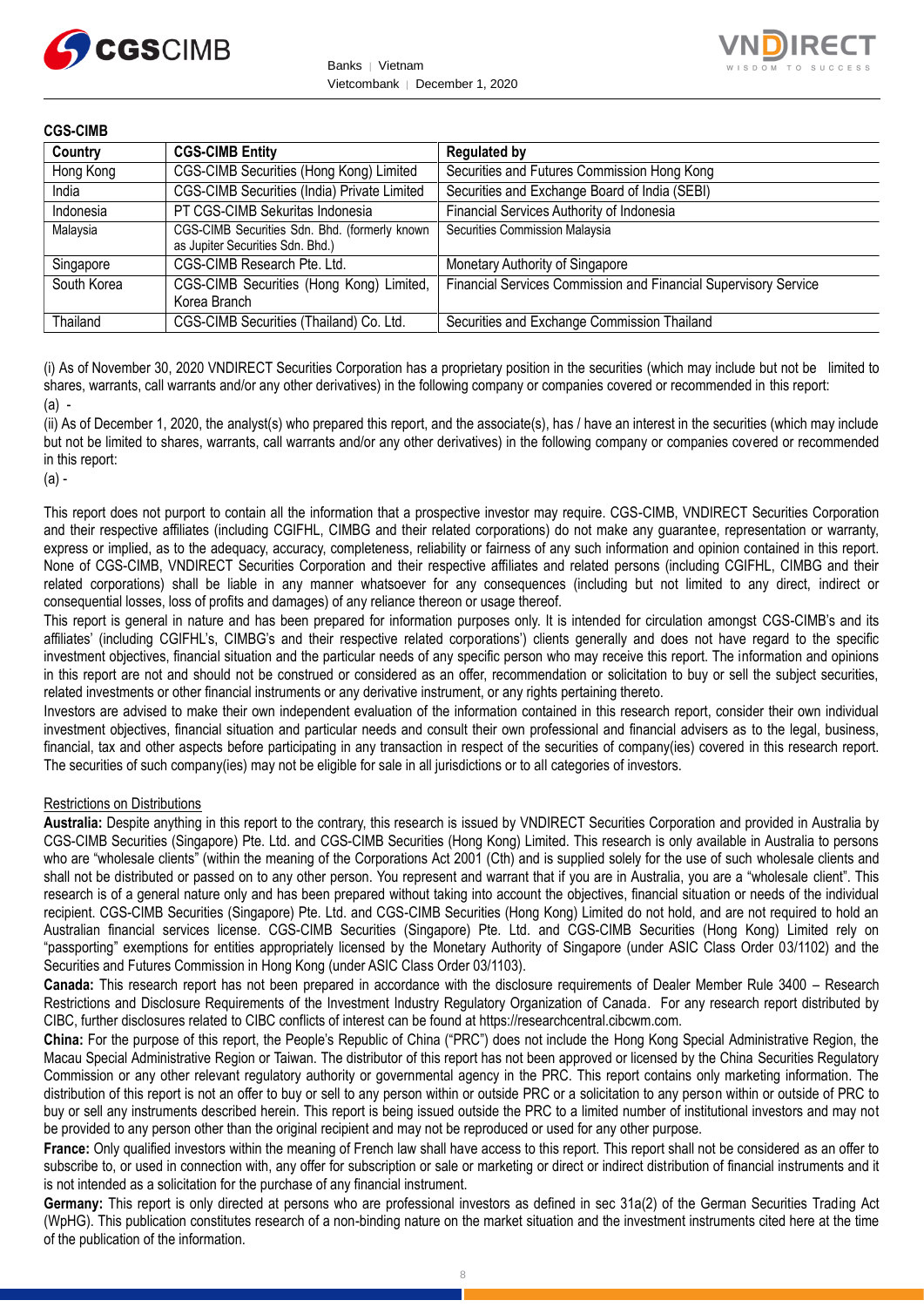



The current prices/yields in this issue are based upon closing prices from Bloomberg as of the day preceding publication. Please note that neither the German Federal Financial Supervisory Agency (BaFin), nor any other supervisory authority exercises any control over the content of this report. **Hong Kong:** This report is issued and distributed in Hong Kong by CGS-CIMB Securities (Hong Kong) Limited ("CHK") which is licensed in Hong Kong by the Securities and Futures Commission for Type 1 (dealing in securities) and Type 4 (advising on securities) activities. Any investors wishing to purchase or otherwise deal in the securities covered in this report should contact the Head of Sales at CGS-CIMB Securities (Hong Kong) Limited. The views and opinions in this research report are our own as of the date hereof and are subject to change. If the Financial Services and Markets Act of the United Kingdom or the rules of the Financial Conduct Authority apply to a recipient, our obligations owed to such recipient therein are unaffected. CHK has no obligation to update its opinion or the information in this research report.

CHK does not make a market on other securities mentioned in the report.

## **India:**

This report is issued by VNDIRECT Securities Corporation and distributed in India by CGS-CIMB Securities (India) Private Limited ("CGS-CIMB India"). CGS-CIMB India is a subsidiary of CGS-CIMB Securities International Pte. Ltd. which in turn is a 50:50 joint venture company of CGIFHL and CIMBG. The details of the members of the group of companies of CGS-CIMB can be found at www.cgs-cimb.com, CGIFHL at www.chinastock.com.hk/en/ACG/ContactUs/index.aspx and CIMBG at www.cimb.com/en/who-we-are.html. CGS-CIMB India is registered with the National Stock Exchange of India Limited and BSE Limited as a trading and clearing member (Merchant Banking Number: INM000012037) under the Securities and Exchange Board of India (Stock Brokers and Sub-Brokers) Regulations, 1992. In accordance with the provisions of Regulation 4(g) of the Securities and Exchange Board of India (Investment Advisers) Regulations, 2013, CGS-CIMB India is not required to seek registration with the Securities and Exchange Board of India ("SEBI") as an Investment Adviser. CGS-CIMB India is registered with SEBI (SEBI Registration Number: INZ000209135) as a Research Analyst (INH000000669) pursuant to the SEBI (Research Analysts) Regulations, 2014 ("Regulations").

This report does not take into account the particular investment objectives, financial situations, or needs of the recipients. It is not intended for and does not deal with prohibitions on investment due to law/jurisdiction issues etc. which may exist for certain persons/entities. Recipients should rely on their own investigations and take their own professional advice before investment.

The report is not a "prospectus" as defined under Indian Law, including the Companies Act, 2013, and is not, and shall not be, approved by, or filed or registered with, any Indian regulator, including any Registrar of Companies in India, SEBI, any Indian stock exchange, or the Reserve Bank of India. No offer, or invitation to offer, or solicitation of subscription with respect to any such securities listed or proposed to be listed in India is being made, or intended to be made, to the public, or to any member or section of the public in India, through or pursuant to this report.

The research analysts, strategists or economists principally responsible for the preparation of this research report are segregated from the other activities of CGS-CIMB India and they have received compensation based upon various factors, including quality, accuracy and value of research, firm profitability or revenues, client feedback and competitive factors. Research analysts', strategists' or economists' compensation is not linked to investment banking or capital markets transactions performed or proposed to be performed by CGS-CIMB India or its affiliates.

CGS-CIMB India does not have actual / beneficial ownership of 1% or more securities of the subject company in this research report, at the end of the month immediately preceding the date of publication of this research report. However, since affiliates of CGS-CIMB India are engaged in the financial services business, they might have in their normal course of business financial interests or actual / beneficial ownership of one per cent or more in various companies including the subject company in this research report.

CGS-CIMB India or its associates, may: (a) from time to time, have long or short position in, and buy or sell the securities of the subject company in this research report; or (b) be engaged in any other transaction involving such securities and earn brokerage or other compensation or act as a market maker in the financial instruments of the subject company in this research report or act as an advisor or lender/borrower to such company or may have any other potential conflict of interests with respect to any recommendation and other related information and opinions.

CGS-CIMB India, its associates and the analyst engaged in preparation of this research report have not received any compensation for investment banking, merchant banking or brokerage services from the subject company mentioned in the research report in the past 12 months.

CGS-CIMB India, its associates and the analyst engaged in preparation of this research report have not managed or co-managed public offering of securities for the subject company mentioned in the research report in the past 12 months. The analyst from CGS-CIMB India engaged in preparation of this research report or his/her relative (a) do not have any financial interests in the subject company mentioned in this research report; (b) do not own 1% or more of the equity securities of the subject company mentioned in the research report as of the last day of the month preceding the publication of the research report; (c) do not have any material conflict of interest at the time of publication of the research report.

**Indonesia:** This report is issued by VNDIRECT Securities Corporation and distributed by PT CGS-CIMB Sekuritas Indonesia ("CGS-CIMB Indonesia"). The views and opinions in this research report are not our own but of VNDIRECT Securities Corporation as of the date hereof and are subject to change. CGS-CIMB Indonesia has no obligation to update the opinion or the information in this research report. This report is for private circulation only to clients of CGS-CIMB Indonesia. Neither this report nor any copy hereof may be distributed in Indonesia or to any Indonesian citizens wherever they are domiciled or to Indonesian residents except in compliance with applicable Indonesian capital market laws and regulations.

This research report is not an offer of securities in Indonesia. The securities referred to in this research report have not been registered with the Financial Services Authority (Otoritas Jasa Keuangan) pursuant to relevant capital market laws and regulations, and may not be offered or sold within the territory of the Republic of Indonesia or to Indonesian citizens through a public offering or in circumstances which constitute an offer within the meaning of the Indonesian capital market law and regulations.

**Ireland:** CGS-CIMB is not an investment firm authorised in the Republic of Ireland and no part of this document should be construed as CGS-CIMB acting as, or otherwise claiming or representing to be, an investment firm authorised in the Republic of Ireland.

**Malaysia:** This report is issued by VNDIRECT Securities Corporation and distributed in Malaysia by CGS-CIMB Securities Sdn. Bhd. (formerly known as Jupiter Securities Sdn. Bhd.) ("CGS-CIMB Malaysia") solely for the benefit of and for the exclusive use of our clients. Recipients of this report are to contact CGS-CIMB Malaysia, at 29th Floor Menara CIMB No. 1 Jalan Stesen Sentral 2, Kuala Lumpur Sentral 50470 Kuala Lumpur, Malaysia, in respect of any matters arising from or in connection with this report. CGS-CIMB Malaysia has no obligation to update, revise or reaffirm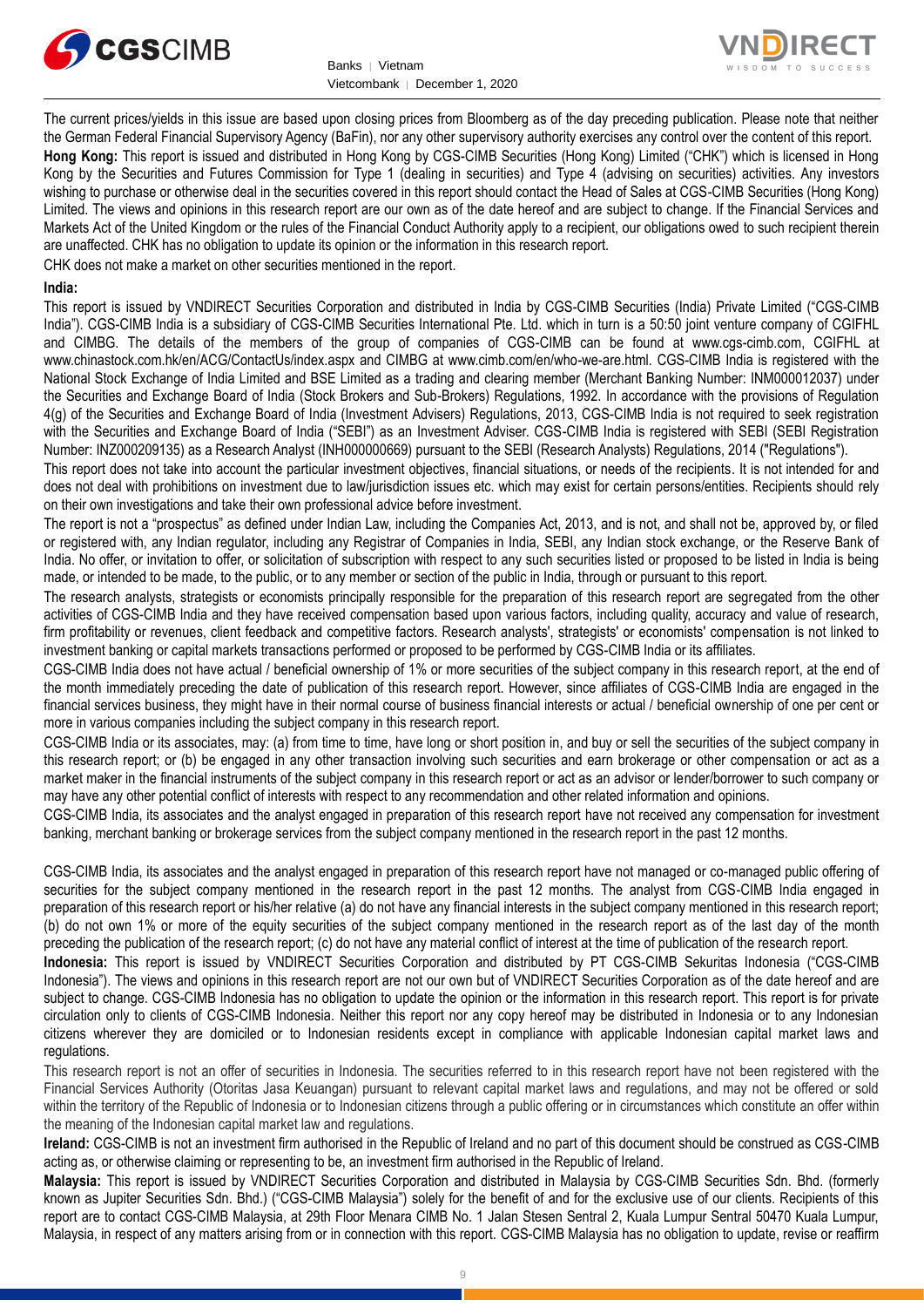



the opinion or the information in this research report after the date of this report.

**New Zealand:** In New Zealand, this report is for distribution only to persons who are wholesale clients pursuant to section 5C of the Financial Advisers Act 2008.

**Singapore:** This report is issued by VNDIRECT Securities Corporation and distributed by CGS-CIMB Research Pte Ltd ("CGS-CIMBR"). CGS-CIMBR is a financial adviser licensed under the Financial Advisers Act, Cap 110 ("FAA") for advising on investment products, by issuing or promulgating research analyses or research reports, whether in electronic, print or other form. Accordingly, CGS-CIMBR is a subject to the applicable rules under the FAA unless it is able to avail itself to any prescribed exemptions.

Recipients of this report are to contact CGS-CIMB Research Pte Ltd, 50 Raffles Place, #16-02 Singapore Land Tower, Singapore in respect of any matters arising from, or in connection with this report. CGS-CIMBR has no obligation to update the opinion or the information in this research report. This publication is strictly confidential and is for private circulation only. If you have not been sent this report by CGS-CIMBR directly, you may not rely, use or disclose to anyone else this report or its contents.

If the recipient of this research report is not an accredited investor, expert investor or institutional investor, CGS-CIMBR accepts legal responsibility for the contents of the report without any disclaimer limiting or otherwise curtailing such legal responsibility. If the recipient is an accredited investor, expert investor or institutional investor, the recipient is deemed to acknowledge that CGS-CIMBR is exempt from certain requirements under the FAA and its attendant regulations, and as such, is exempt from complying with the following:

(a) Section 25 of the FAA (obligation to disclose product information);

(b) Section 27 (duty not to make recommendation with respect to any investment product without having a reasonable basis where you may be reasonably expected to rely on the recommendation) of the FAA;

(c) MAS Notice on Information to Clients and Product Information Disclosure [Notice No. FAA-N03];

(d) MAS Notice on Recommendation on Investment Products [Notice No. FAA-N16];

(e) Section 36 (obligation on disclosure of interest in securities), and

(f) any other laws, regulations, notices, directive, guidelines, circulars and practice notes which are relates to the above, to the extent permitted by applicable laws, as may be amended from time to time, and any other laws, regulations, notices, directive, guidelines, circulars, and practice notes as we may notify you from time to time. In addition, the recipient who is an accredited investor, expert investor or institutional investor acknowledges that a CGS-CIMBR is exempt from Section 27 of the FAA, the recipient will also not be able to file a civil claim against CGS-CIMBR for any loss or damage arising from the recipient's reliance on any recommendation made by CGS-CIMBR which would otherwise be a right that is available to the recipient under Section 27 of the FAA, the recipient will also not be able to file a civil claim against CGS-CIMBR for any loss or damage arising from the recipient's reliance on any recommendation made by CGS-CIMBR which would otherwise be a right that is available to the recipient under Section 27 of the FAA.

CGS-CIMBR, its affiliates and related corporations, their directors, associates, connected parties and/or employees may own or have positions in securities of the company(ies) covered in this research report or any securities related thereto and may from time to time add to or dispose of, or may be materially interested in, any such securities. Further, CGS-CIMBR, its affiliates and its related corporations do and seek to do business with the company(ies) covered in this research report and may from time to time act as market maker or have assumed an underwriting commitment in securities of such company(ies), may sell them to or buy them from customers on a principal basis and may also perform or seek to perform significant investment banking, advisory, underwriting or placement services for or relating to such company(ies) as well as solicit such investment, advisory or other services from any entity mentioned in this report.

As of December 1, 2020,, CGS-CIMBR does not have a proprietary position in the recommended securities in this report.

CGS-CIMBR does not make a market on the securities mentioned in the report.

**South Korea:** This report is issued by VNDIRECT Securities Corporation and distributed in South Korea by CGS-CIMB Securities (Hong Kong) Limited, Korea Branch ("CGS-CIMB Korea") which is licensed as a cash equity broker, and regulated by the Financial Services Commission and Financial Supervisory Service of Korea. In South Korea, this report is for distribution only to professional investors under Article 9(5) of the Financial Investment Services and Capital Market Act of Korea ("FSCMA").

**Spain:** This document is a research report and it is addressed to institutional investors only. The research report is of a general nature and not personalised and does not constitute investment advice so, as the case may be, the recipient must seek proper advice before adopting any investment decision. This document does not constitute a public offering of securities.

CGS-CIMB is not registered with the Spanish Comision Nacional del Mercado de Valores to provide investment services.

**Sweden:** This report contains only marketing information and has not been approved by the Swedish Financial Supervisory Authority. The distribution of this report is not an offer to sell to any person in Sweden or a solicitation to any person in Sweden to buy any instruments described herein and may not be forwarded to the public in Sweden.

**Switzerland:** This report has not been prepared in accordance with the recognized self-regulatory minimal standards for research reports of banks issued by the Swiss Bankers' Association (Directives on the Independence of Financial Research).

**Thailand:** This report is issued by VNDIRECT Securities Corporation and distributed by CGS-CIMB Securities (Thailand) Co. Ltd. ("CGS-CIMB Thailand") based upon sources believed to be reliable (but their accuracy, completeness or correctness is not guaranteed). The statements or expressions of opinion herein were arrived at after due and careful consideration for use as information for investment. Such opinions are subject to change without notice and CGS-CIMB Thailand has no obligation to update the opinion or the information in this research report.

CGS-CIMB Thailand may act or acts as Market Maker, and issuer and offerer of Derivative Warrants and Structured Note which may have the following securities as its underlying securities. Investors should carefully read and study the details of the derivative warrants in the prospectus before making investment decisions.

AAV, ADVANC, AEONTS, AMATA, AOT, AWC, BANPU, BBL, BCH, BCP, BCPG, BDMS, BEC, BEM, BGC, BGRIM, BH, BJC, BPP, BTS, CBG, CENTEL, CHG, CK, CKP, COM7, CPALL, CPF, CPN, DELTA, DTAC, EA, EGCO, EPG, ERW, ESSO, GFPT, GLOBAL, GPSC, GULF, GUNKUL, HANA, HMPRO, INTUCH, IRPC, IVL, JAS, JMT, KBANK, KCE, KKP, KTB, KTC, LH, MAJOR, MBK, MEGA, MINT, MTC, ORI, OSP, PLANB, PRM, PSH, PSL, PTG, PTT, PTTEP, PTTGC, QH, RATCH, RS, SAWAD, SCB, SCC, SGP, SPALI, SPRC, STA, STEC, STPI, SUPER, TASCO, TCAP,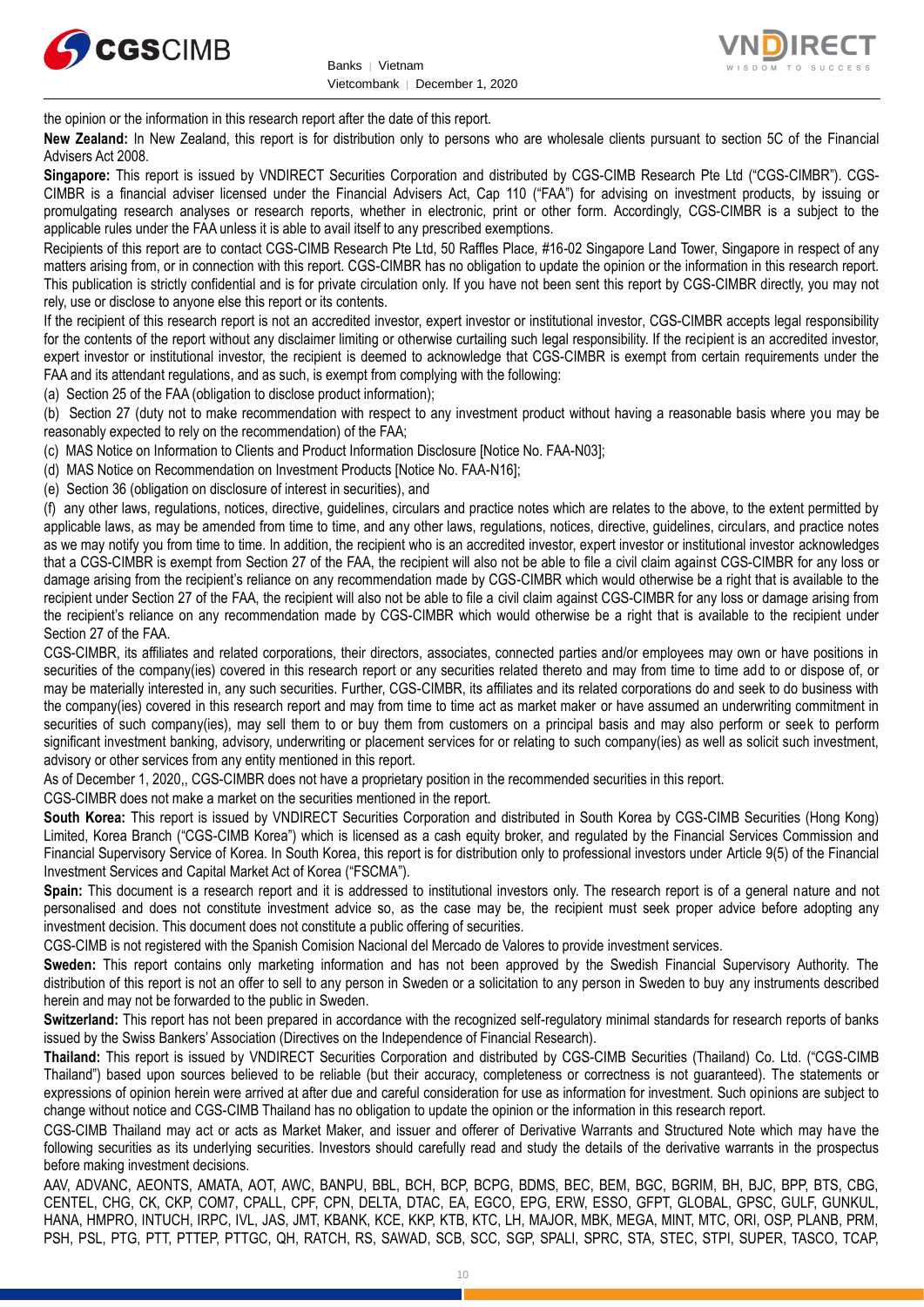



THAI, THANI, THG, TISCO, TKN, TMB, TOA, TOP, TPIPP, TQM, TRUE, TTW, TU, VGI, WHA, BEAUTY, JMART, LPN, SISB, WORK.

## **Corporate Governance Report:**

The disclosure of the survey result of the Thai Institute of Directors Association ("IOD") regarding corporate governance is made pursuant to the policy of the Office of the Securities and Exchange Commission. The survey of the IOD is based on the information of a company listed on the Stock Exchange of Thailand and the Market for Alternative Investment disclosed to the public and able to be accessed by a general public investor. The result, therefore, is from the perspective of a third party. It is not an evaluation of operation and is not based on inside information.

The survey result is as of the date appearing in the Corporate Governance Report of Thai Listed Companies. As a result, the survey result may be changed after that date. CGS-CIMB Thailand does not confirm nor certify the accuracy of such survey result.

| . .<br><b>Range:</b><br>じへへいへ<br>-015 | 100<br>۵n<br>υv      | $\Omega$<br>RΛ<br>υv<br>ت∪ | $\overline{\phantom{a}}$<br><b>70</b><br>v | $\overline{\phantom{a}}$<br>Below<br>. or<br>$\cdot$ | Result<br><b>VeV</b><br>N0<br>m<br>our |
|---------------------------------------|----------------------|----------------------------|--------------------------------------------|------------------------------------------------------|----------------------------------------|
| -<br><b>Descrip</b><br>ription:       | woollon*<br>∟∧∪∪แ∪เแ | 000خ<br>Verv               | -<br>Good                                  | N/A                                                  |                                        |

**United Arab Emirates:** The distributor of this report has not been approved or licensed by the UAE Central Bank or any other relevant licensing authorities or governmental agencies in the United Arab Emirates. This report is strictly private and confidential and has not been reviewed by, deposited or registered with UAE Central Bank or any other licensing authority or governmental agencies in the United Arab Emirates. This report is being issued outside the United Arab Emirates to a limited number of institutional investors and must not be provided to any person other than the original recipient and may not be reproduced or used for any other purpose. Further, the information contained in this report is not intended to lead to the sale of investments under any subscription agreement or the conclusion of any other contract of whatsoever nature within the territory of the United Arab Emirates.

**United Kingdom and European Economic Area (EEA):** In the United Kingdom and European Economic Area, this material is also being distributed by CGS-CIMB Securities (UK) Limited ("CGS-CIMB UK"). CGS-CIMB UK is authorized and regulated by the Financial Conduct Authority and its registered office is at 27 Knightsbridge, London, SW1X7YB. The material distributed by CGS-CIMB UK has been prepared in accordance with CGS-CIMB's policies for managing conflicts of interest arising as a result of publication and distribution of this material. This material is for distribution only to, and is solely directed at, selected persons on the basis that those persons: (a) are eligible counterparties and professional clients of CGS-CIMB UK; (b) have professional experience in matters relating to investments falling within Article 19(5) of the Financial Services and Markets Act 2000 (Financial Promotion) Order 2005 (as amended, the "Order"), (c) fall within Article 49(2)(a) to (d) ("high net worth companies, unincorporated associations etc") of the Order; (d) are outside the United Kingdom subject to relevant regulation in each jurisdiction, material(all such persons together being referred to as "relevant persons"). This material is directed only at relevant persons and must not be acted on or relied on by persons who are not relevant persons. Any investment or investment activity to which this material relates is available only to relevant persons and will be engaged in only with relevant persons.

This material is categorised as non-independent for the purposes of CGS-CIMB UK and therefore does not provide an impartial or objective assessment of the subject matter and does not constitute independent research. Consequently, this material has not been prepared in accordance with legal requirements designed to promote the independence of research and will not be subject to any prohibition on dealing ahead of the dissemination of research. Therefore, this material is considered a marketing communication.

**United States:** This research report is issued by VNDIRECT Securities Corporation and distributed in the United States of America by CGS-CIMB Securities (USA) Inc, a U.S. registered broker-dealer and an affiliate of CGS-CIMB Securities Sdn. Bhd. (formerly known as Jupiter Securities Sdn. Bhd.), CGS-CIMB Research Pte Ltd, PT CGS-CIMB Sekuritas Indonesia, CGS-CIMB Securities (Thailand) Co. Ltd, CGS-CIMB Securities (Hong Kong) Limited and CGS-CIMB Securities (India) Private Limited, and is distributed solely to persons who qualify as "U.S. Institutional Investors" as defined in Rule 15a-6 under the Securities and Exchange Act of 1934. This communication is only for Institutional Investors whose ordinary business activities involve investing in shares, bonds, and associated securities and/or derivative securities and who have professional experience in such investments. Any person who is not a U.S. Institutional Investor or Major Institutional Investor must not rely on this communication. The delivery of this research report to any person in the United States of America is not a recommendation to effect any transactions in the securities discussed herein, or an endorsement of any opinion expressed herein. CGS-CIMB Securities (USA) Inc, is a FINRA/SIPC member and takes responsibility for the content of this report. For further information or to place an order in any of the above-mentioned securities please contact a registered representative of CGS-CIMB Securities (USA) Inc.

CGS-CIMB Securities (USA) Inc. does not make a market on other securities mentioned in the report.

CGS-CIMB Securities (USA) Inc. has not managed or co-managed a public offering of any of the securities mentioned in the past 12 months.

CGS-CIMB Securities (USA) Inc. has not received compensation for investment banking services from any of the company mentioned in the past 12 months.

CGS-CIMB Securities (USA) Inc. neither expects to receive nor intends to seek compensation for investment banking services from any of the company mentioned within the next 3 months.

**United States Third-Party Disclaimer:** If this report is distributed in the United States of America by Raymond James & Associates, Inc ("RJA"), this report is third-party research prepared for and distributed in the United States of America by RJA pursuant to an arrangement between RJA and CGS-CIMB Securities International Pte. Ltd. ("CGS-CIMB"). CGS-CIMB is not an affiliate of RJA. This report is distributed solely to persons who qualify as "U.S. Institutional Investors" or as "Major U.S. Institutional Investors" as defined in Rule 15a-6 under the Securities and Exchange Act of 1934, as amended. This communication is only for U.S. Institutional Investors or Major U.S. Institutional Investor whose ordinary business activities involve investing in shares, bonds, and associated securities and/or derivative securities and who have professional experience in such investments. Any person who is not a U.S. Institutional Investor or Major U.S. Institutional Investor must not rely on this communication. The delivery of this report to any person in the U.S. is not a recommendation to effect any transactions in the securities discussed herein, or an endorsement of any opinion expressed herein. If you are receiving this report in the U.S from RJA, a FINRA/SIPC member, it takes responsibility for the content of this report. For further information or to place an order in any of the above-mentioned securities please contact a registered representative of CGS-CIMB Securities (USA) Inc. or RJA.<https://raymondjames.com/InternationalEquityDisclosures>

**Other jurisdictions:** In any other jurisdictions, except if otherwise restricted by laws or regulations, this report is only for distribution to professional,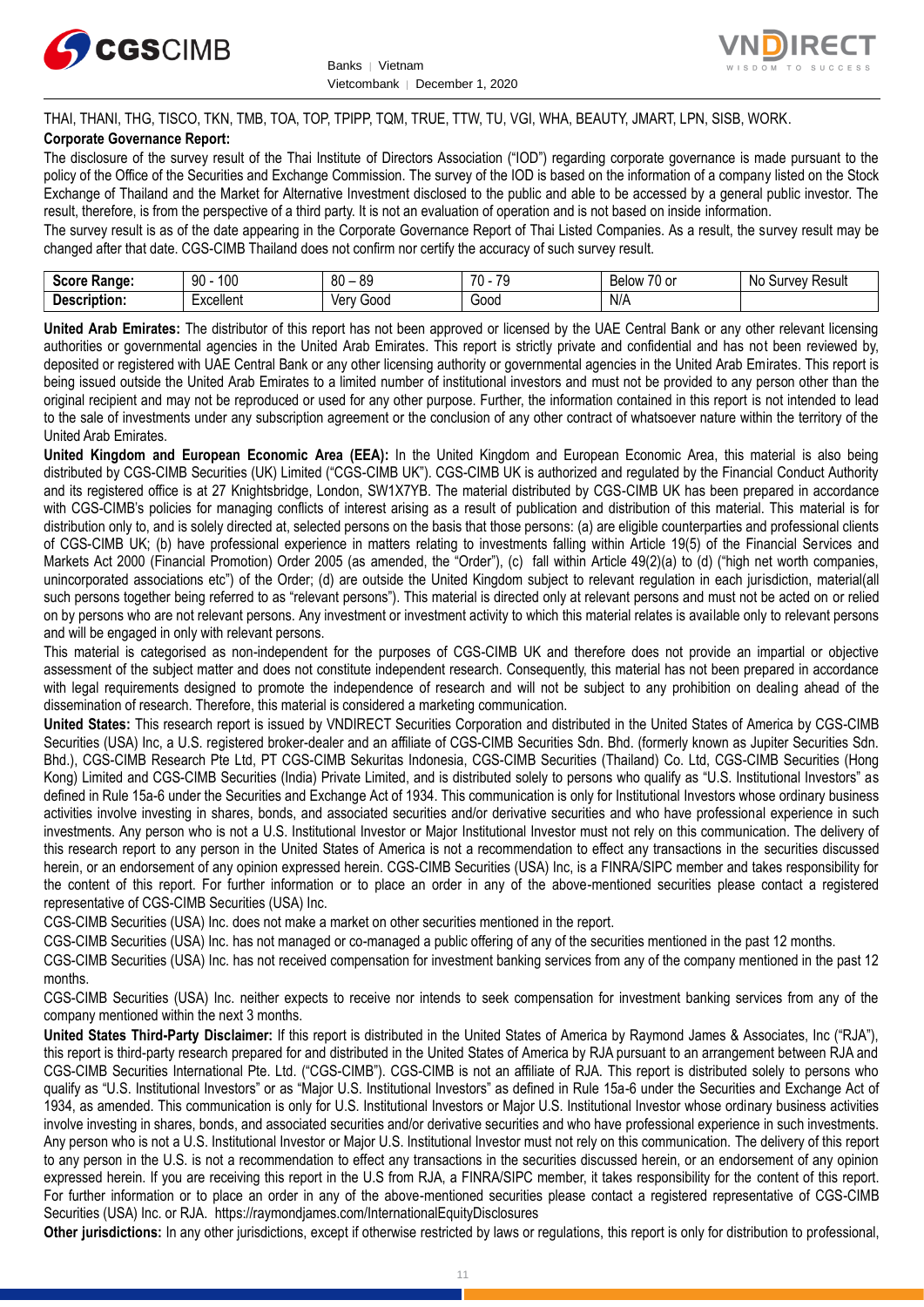



# institutional or sophisticated investors as defined in the laws and regulations of such jurisdictions. Vietcombank | December 1, 2020<br>
Stitutional or sophisticated investors as defined in the laws and regulations of such ju<br>
Distribution of stock ratings and investment banking clients for quarter ended on 30 September 2020<br>

| Distribution of stock ratings and investment banking clients for quarter ended on 30 September 2020 |  |  |
|-----------------------------------------------------------------------------------------------------|--|--|
|                                                                                                     |  |  |

| institutional or sophisticated investors as defined in the laws and regulations of such jurisdictions. |                         |                                |  |
|--------------------------------------------------------------------------------------------------------|-------------------------|--------------------------------|--|
| Distribution of stock ratings and investment banking clients for quarter ended on 30 September 2020    |                         |                                |  |
| 795 companies under coverage for quarter ended on 30 September 2020                                    |                         |                                |  |
|                                                                                                        | Rating Distribution (%) | Investment Banking clients (%) |  |
| Add                                                                                                    | 63.0%                   | 0.5%                           |  |
| Hold                                                                                                   | 25.2%                   | 0.1%                           |  |
| Reduce                                                                                                 | 11.8%                   | 0.3%                           |  |

## **Spitzer Chart for stock being researched ( 2 year data )**

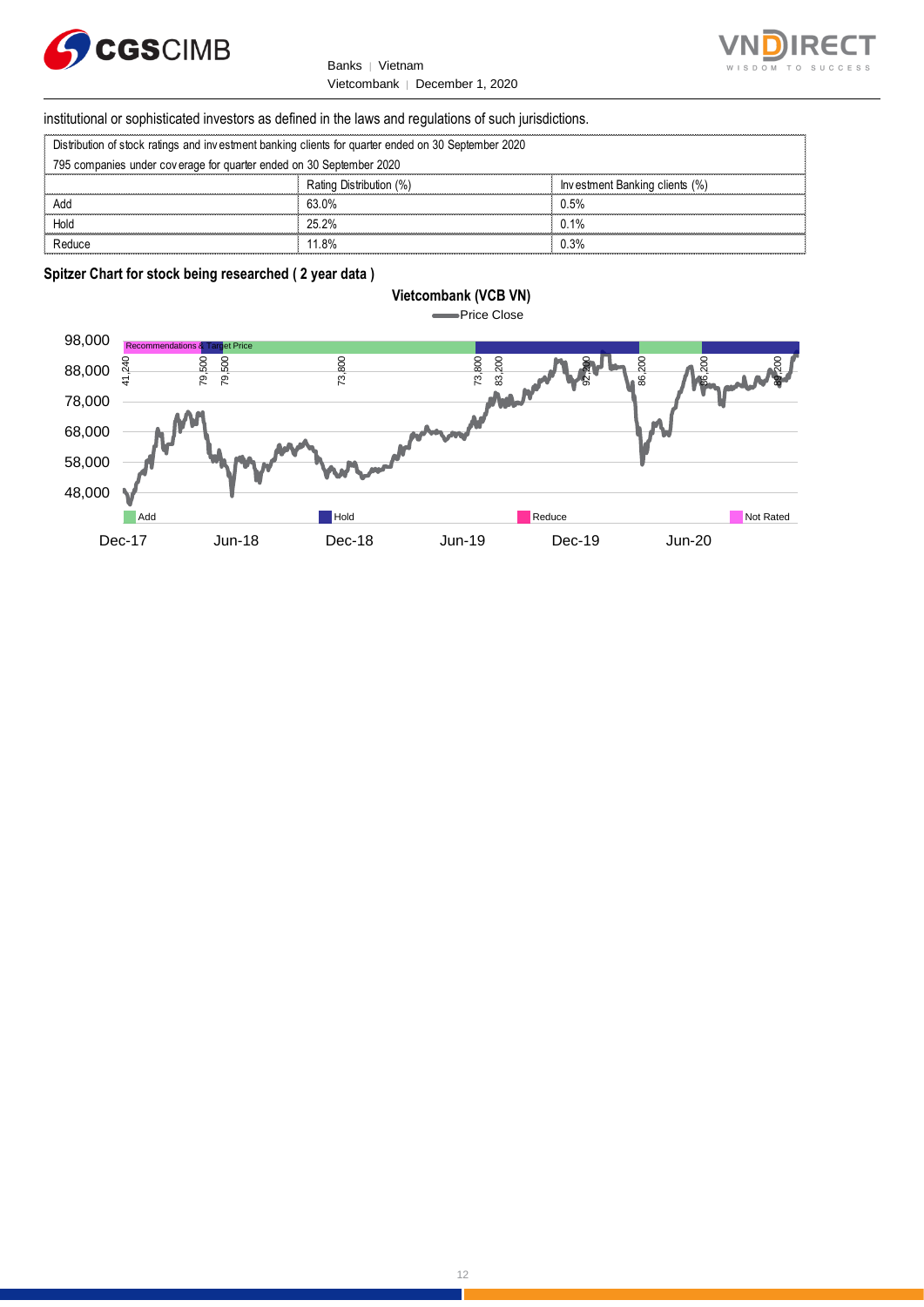



## **Corporate Governance Report of Thai Listed Companies (CGR). CG Rating by the Thai Institute of Directors Association (Thai IOD) in 2019, Anti-Corruption 2019**

**ADVANC** – Excellent, Certified, **AEONTS** – Good, n/a, **AH** – Very Good, n/a, **AMATA** – Excellent, Declared, **ANAN** – Excellent, Declared, **AOT** – Excellent, n/a, **AP** – Excellent, Certified, **ASP** – Very Good, Certified, **BAM** – not available, n/a, **BANPU** – Excellent, Certified, **BAY** – Excellent, Certified, **BBL** – Very Good, Certified, **BCH** – Good, Certified, **BCP** - Excellent, Certified, **BCPG** – Excellent, Certified, **BDMS** – Very Good, n/a, **BEAUTY** – Good, n/a, **BEC** – Very Good, n/a, **BGRIM** – Very Good, Declared, **BH** - Good, n/a, **BJC** – Very Good, n/a, **BJCHI** – Very Good, Certified, **BLA** – Very Good, Certified, **BPP** – Very Good, Declared, **BR** - Good, n/a, **BTS** - Excellent, Certified, **CBG** – Very Good, n/a, **CCET** – Good, n/a, **CENTEL** – Very Good, Certified, **CHAYO** - Good, n/a, **CHG** – Very Good, Declared, **CK** – Excellent, n/a, **COL** – Excellent, Declared, **CPALL** – Excellent, Certified, **CPF** – Excellent, Certified, **CPN** - Excellent, Certified, **CPNREIT** – not available, n/a, **CRC** – not available, n/a, **DELTA** - Excellent, Declared, **DEMCO** – Excellent, Certified, **DDD** – Very Good, n/a, **DIF** – not available, n/a, **DREIT** – not available, n/a, **DTAC** – Excellent, Certified, **EA** – Excellent, n/a, **ECL** – Very Good, Certified, **EGCO** - Excellent, Certified, **EPG** – Very Good, n/a, **ERW** – Very Good, n/a, **GFPT** - Excellent, Certified, **GGC** – Excellent, Certified, **GLOBAL** – Very Good, n/a, **GLOW** – Very Good, Certified, **GPSC** – Excellent, Certified, **GULF** – Very Good, n/a, **GUNKUL** – Excellent, Certified, **HANA** - Excellent, Certified, **HMPRO** - Excellent, Certified, **HUMAN** – Good, n/a, **ICHI** – Excellent, Declared, **III** – Excellent, n/a, **INTUCH** - Excellent, Certified, **IRPC** – Excellent, Certified, **ITD** – Very Good, n/a, **IVL** - Excellent, Certified, **JASIF** – not available, n/a, **BJC** – Very Good, n/a, **JMT** – Very Good, n/a, **KBANK** - Excellent, Certified, **KCE** - Excellent, Certified, **KKP** – Excellent, Certified, **KSL** – Excellent, Certified, **KTB** - Excellent, Certified, **KTC** – Excellent, Certified, **LH** - Excellent, n/a, **LPN** – Excellent, Certified, **M** – Very Good, Certified, **MACO** – Very Good, n/a, **MAJOR** – Very Good, n/a, **MAKRO** – Excellent, Certified, **MALEE** – Excellent, Certified, **MC** – Excellent, Certified, **MCOT** – Excellent, Certified, **MEGA** – Very Good, n/a, **MINT** - Excellent, Certified, **MK** – Very Good, n/a, **MTC** – Excellent, n/a, **NETBAY** – Very Good, n/a, **OSP** – Very Good, n/a, **PLANB** – Excellent, Certified, **PLAT** – Very Good, Certified, **PR9** – Excellent, n/a, **PSH** – Excellent, Certified, **PSTC** – Very Good, Certified, **PTT** - Excellent, Certified, **PTTEP** - Excellent, Certified, **PTTGC** - Excellent, Certified, **QH** – Excellent, Certified, **RATCH** – Excellent, Certified, **ROBINS** – Excellent, Certified, **RS** – Excellent, n/a, **RSP** – not available, n/a, **S** – Excellent, n/a, **SAPPE** – Very Good, Declared, **SAT** – Excellent, Certified, **SAWAD** – Very Good, n/a, **SC** – Excellent, Certified, **SCB** - Excellent, Certified, **SCC** – Excellent, Certified, **SCN** – Excellent, Certified, **SF** – Good, n/a, **SHR** – not available, n/a, **SIRI** – Very Good, Certified, **SPA** - Good, n/a, **SPALI** - Excellent, n/a, **SPRC** – Excellent, Certified, **STA** – Very Good, Certified, **STEC** – Excellent, n/a, **SVI** – Excellent, Certified, **SYNEX** – Excellent, Certified, **TASCO** – Excellent, Certified, **TCAP** – Excellent, Certified, **THANI** – Excellent, Certified, **TIPCO** – Very Good, Certified, **TISCO** - Excellent, Certified, **TKN** – Very Good, n/a, **TMB** - Excellent, Certified, **TNR** – Very Good, Certified, **TOP** - Excellent, Certified, **TPCH** – Good, n/a, **TPIPP** – Good, n/a, **TRUE** – Excellent, Certified, **TU** – Excellent, Certified, **TVO** – Excellent, Declared, **UNIQ** – not available, n/a, **VGI** – Excellent, Certified, **WHA** – Excellent, Certified, **WHART** – not available, n/a, **WICE** – Excellent, Certified, **WORK** – Good, n/a.

1 CG Score 2019 from Thai Institute of Directors Association (IOD)

2 AGM Level 2018 from Thai Investors Association

3 Companies participating in Thailand's Private Sector Collective Action Coalition Against Corruption programme (Thai CAC) under Thai Institute of Directors (as of November 30, 2018) are categorised into:

companies that have declared their intention to join CAC, and companies certified by CAC.

4 [The Stock Exchange of Thailand : the record of listed companies with corporate sustainable development "Thai sustainability Investment 2018" included:](http://www.set.or.th/sustainable_dev/en/sr/sri/tsi_p1.html)

SET and mai listed companies passed the assessment conducted by the Stock Exchange of Thailand: THSI (SET) and THSI (mai)

SET listed companies passed the assessment conducted by the Dow Jones Sustainability Indices (DJSI)

## **RECOMMENDATION FRAMEWORK**

| <b>Stock Ratings</b>   | Definition:                                                                                                                                                                                                                                                       |
|------------------------|-------------------------------------------------------------------------------------------------------------------------------------------------------------------------------------------------------------------------------------------------------------------|
| Add                    | The stock's total return is expected to reach 15% or higher over the next 12 months.                                                                                                                                                                              |
| Hold                   | The stock's total return is expected to be between negative 10% and positive 15% over the next 12 months.                                                                                                                                                         |
| Reduce                 | The stock's total return is expected to fall below negative 10% over the next 12 months.                                                                                                                                                                          |
|                        | The total expected return of a stock is defined as the sum of the:(i) percentage difference between the target price and the current price and (ii)<br>the forward net dividend yields of the stock. Stock price targets have an investment horizon of 12 months. |
| <b>Sector Ratings</b>  | Definition:                                                                                                                                                                                                                                                       |
| Overweight             | An Overweight rating means stocks in the sector have, on a market cap-weighted basis, a positive absolute<br>recommendation.                                                                                                                                      |
| Neutral                | A Neutral rating means stocks in the sector have, on a market cap-weighted basis, a neutral absolute recommendation.                                                                                                                                              |
| Underweight            | An Underweight rating means stocks in the sector have, on a market cap-weighted basis, a negative absolute<br>recommendation.                                                                                                                                     |
| <b>Country Ratings</b> | Definition:                                                                                                                                                                                                                                                       |
| Overweight             | An Overweight rating means investors should be positioned with an above-market weight in this country relative to<br>benchmark.                                                                                                                                   |
| Neutral                | A Neutral rating means investors should be positioned with a neutral weight in this country relative to benchmark.                                                                                                                                                |
| Underweight            | An Underweight rating means investors should be positioned with a below-market weight in this country relative to<br>benchmark.                                                                                                                                   |

#### **Hien Tran Khanh – Deputy Head of Research** Email: [hien.trankhanh@vndirect.com.vn](mailto:hien.trankhanh@vndirect.com.vn)

**Thanh NGUYEN – Analyst**

Email: [thanh.nguyenphuong@vndirect.com.vn](mailto:thanh.nguyenphuong@vndirect.com.vn)